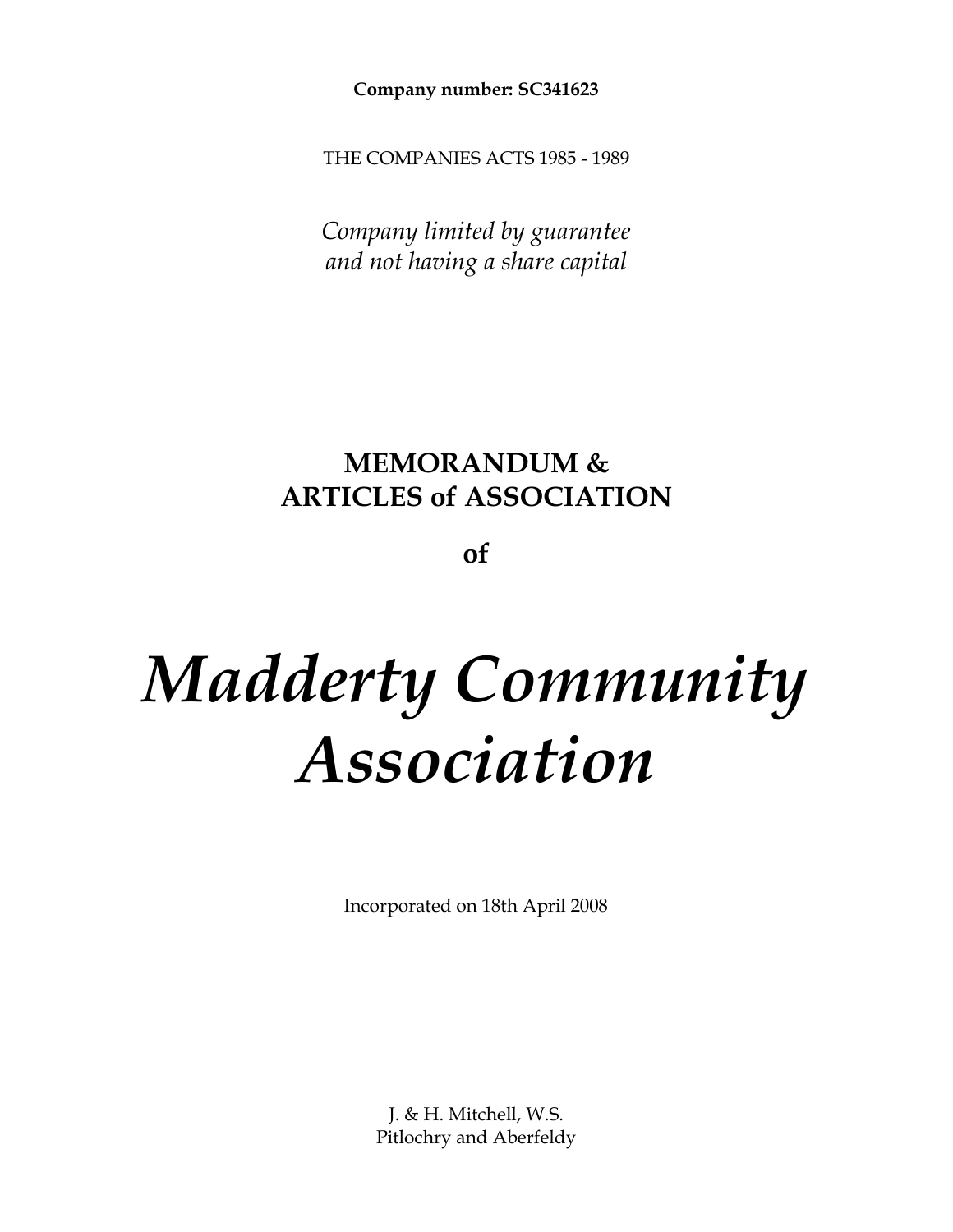#### THE COMPANIES ACTS 1985 -1989

*Company limited by guarantee and not having a share capital*

# **MEMORANDUM of ASSOCIATION**

#### **of**

# **Madderty Community Association**

*The Memorandum of Association sets out the Charitable Purposes of the Company and the Powers conferred upon it to enable it to achieve its Charitable Purposes, confirms the limit of liability upon its Members and explains what is to happen to any surplus assets upon its dissolution.*

#### **NAME**

1. The name of the company is "Madderty Community Association" ("the Association").

#### **REGISTERED OFFICE**

2. The Registered Office of the Association is situated in Scotland.

#### **DEFINITIONS**

3. The definitions and meanings specified in Article 1(b) of the Trust's Articles of Association shall have effect as if repeated in this Memorandum of Association.

#### **CHARITABLE PURPOSES**

- 4. The Charitable Purposes of the Association ("the Charitable Purposes") are, by providing, promoting and managing a village hall and community centre within the village of Madderty, Perthshire, for the benefit of the inhabitants of Madderty and its environs (comprising those within or immediately adjacent to the Parish of Madderty) and of members of the public generally,:
	- (a) to advance public participation in sport; and
	- (b) to provide recreational facilities, or the organisation of recreational facilities; and
	- (c) to advance education and the arts, heritage and culture; and
	- (d) to foster and promote citizenship and community development.

#### **POWERS**

5. The Association shall have the following powers (but only in furtherance of the Charitable Purposes):

#### **Specific**

- (a) to provide, develop, promote and manage a village hall and community centre;
- (b) to support and promote local, regional and national initiatives which aim to improve the cultural, educational and recreational aspects of Madderty and its environs; **General**
- (c) to encourage and develop a spirit of voluntary or other commitment by individuals, unincorporated associations, societies, federations, partnerships, corporate bodies, agencies, undertakings, local authorities, unions, co-operatives,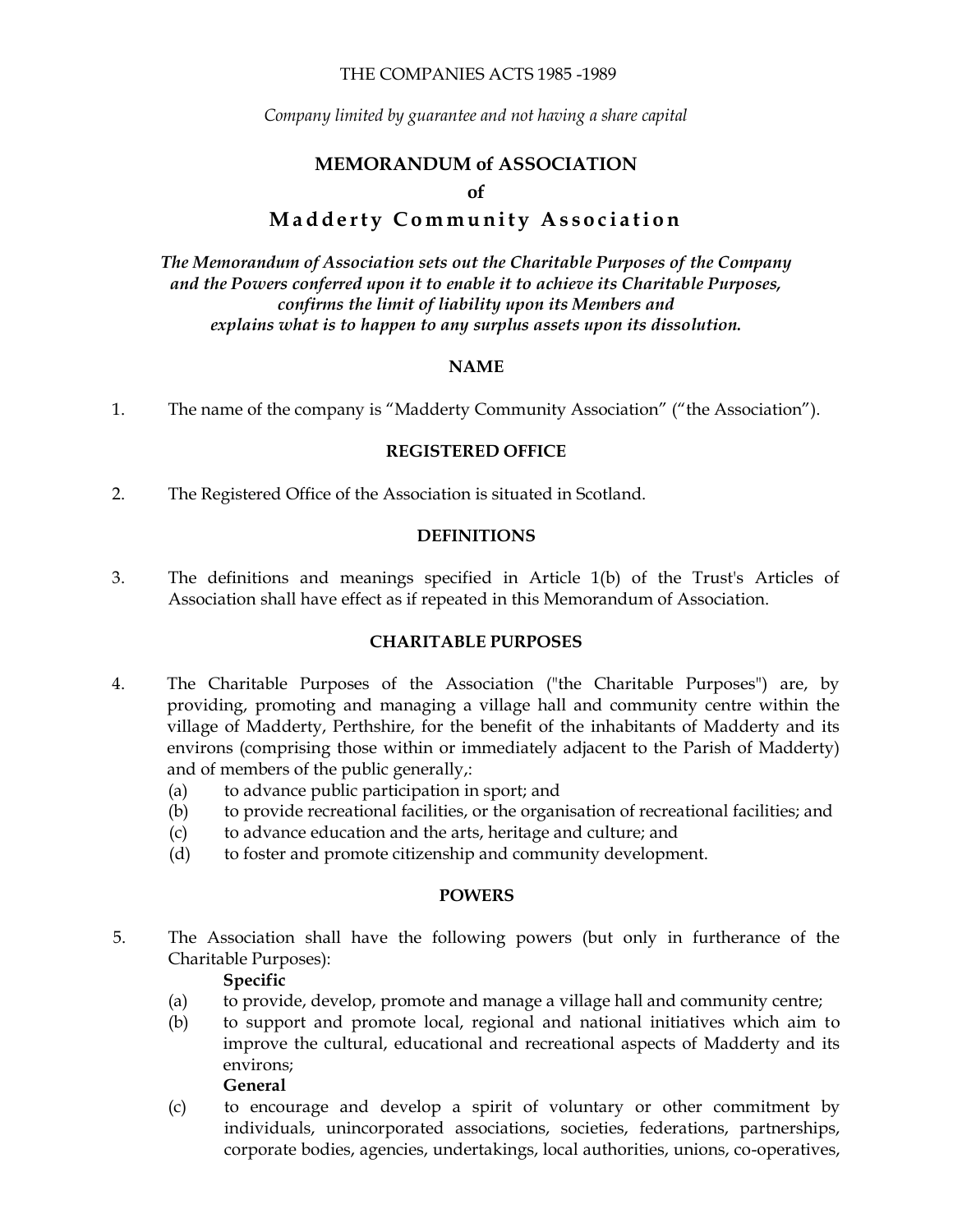trusts and others and any groups or groupings thereof willing to assist the Association to achieve the Charitable Purposes;

- (d) to provide advice, consultancy, training, tuition, expertise and assistance;
- (e) to promote and carry out research, surveys and investigations and develop initiatives, projects and programmes;
- (f) to prepare, organise, promote and implement training courses, exhibitions, lectures, seminars, conferences, events and workshops, to collect, collate, disseminate and exchange information and to prepare, produce, edit, publish, exhibit and distribute articles, pamphlets, books and other publications, tapes, motion and still pictures, music and drama and other materials, all in any medium;

# **Property**

- (g) to purchase, take on lease, hire, or otherwise acquire any property suitable for the Association and to construct, convert, improve, develop, maintain, alter and demolish any buildings or erections whether of a permanent or temporary nature, and manage and operate or arrange for the professional or other appropriate management and operation of the Trust's property;
- (h) to sell, let, hire, license, give in exchange and otherwise dispose of all or any part of the property of the Association;
- (i) to establish and administer a building fund or funds or guarantee fund or funds or endowment fund or funds;

# **Employment**

(j) to employ, contract with, train and pay such staff (whether employed or selfemployed) as are considered appropriate for the proper conduct of the activities of the Association;

# **Funding and Financial**

- (k) to take such steps as may be deemed appropriate for the purpose of raising funds for the activities of the Association;
- (l) to accept subscriptions, grants, donations, gifts, legacies and endowments of all kinds, either absolutely or conditionally or in trust;
- (m) to borrow or raise money for the Charitable Purposes and to give security in support of any such borrowings by the Association and/or in support of any obligations undertaken by the Association;
- (n) to set aside funds not immediately required as a reserve or for specific purposes;
- (o) to invest any funds which are not immediately required for the activities of the Association in such investments as may be considered appropriate and to dispose of, and vary, such investments;
- (p) to make grants or loans of money and to give guarantees;

# **Development**

- (q) to establish, manage and/or support any other charitable organisation, and to make donations for any charitable purpose falling within the Charitable Purposes;
- (r) to establish, operate and administer and/or otherwise acquire any separate trading company or association, whether charitable or not;
- (s) to enter into any arrangement with any organisation, government or authority which may be advantageous for the purposes of the activities of the Association and to enter into any arrangement for co-operation, mutual assistance, or sharing profit with any charitable organisation;
- (t) to enter into contracts to provide services to or on behalf of others: **Insurance and Protection**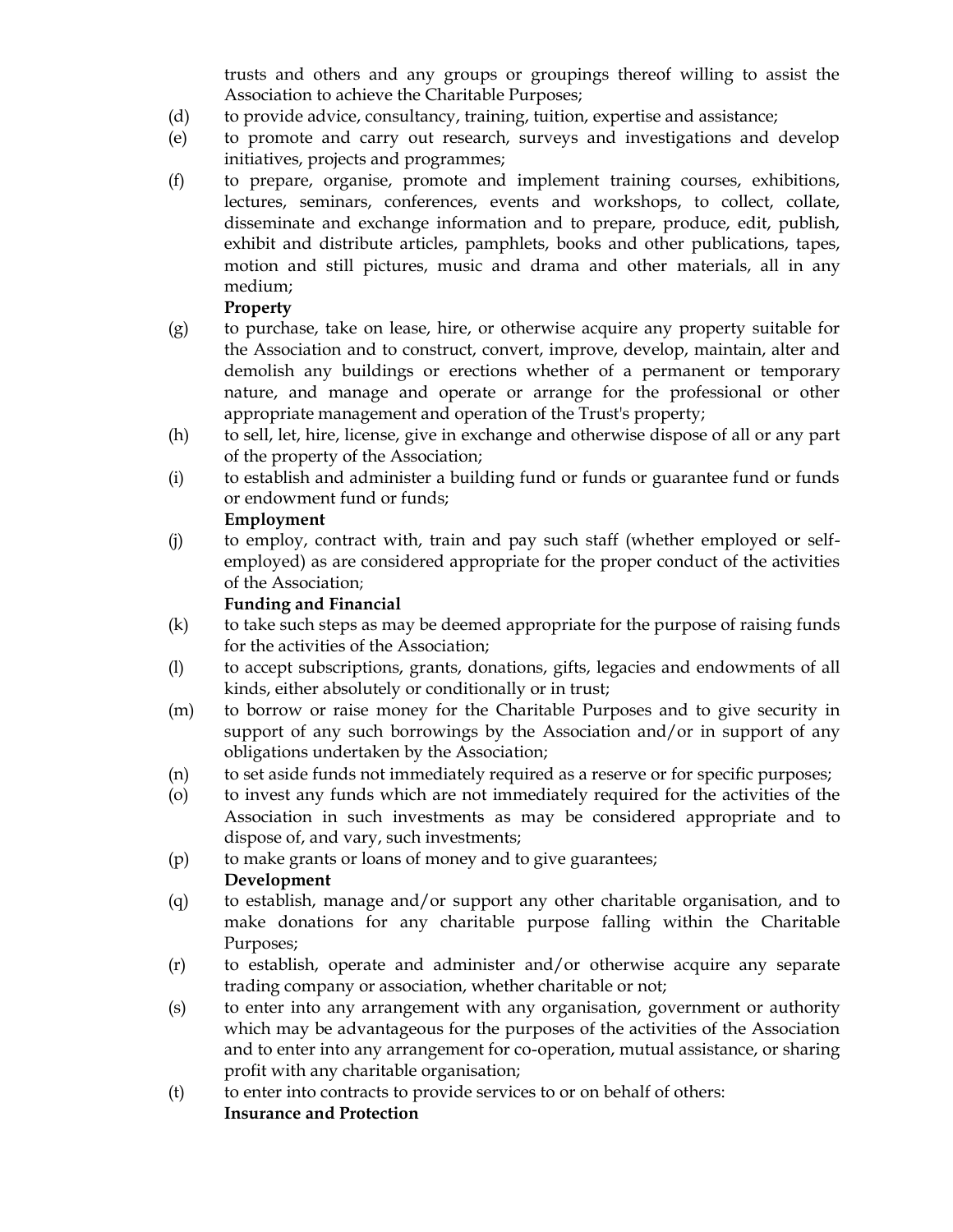- (u) to effect insurance of all kinds (which may include indemnity insurance in respect of Trustees and employees);
- (v) to oppose, or object to, any application or proceedings which may prejudice the interests of the Association; **Ancillary**
- (w) to pay the costs of forming the Association and its subsequent development;
- (x) to carry out the Charitable Purposes in any part of the world as principal, agent, contractor, trustee or in any other capacity; and
- (y) to do anything which may be incidental or conducive to the Charitable Purposes so long as these are charitable.

Declaring that the order in which these Powers are listed or the terms of the subheadings above are of no significance in terms of their respective priority which shall be deemed to be equal.

# **CONSTRAINTS ON PAYMENTS OR BENEFITS TO MEMBERS**

- 6. (a) The income and property of the Association shall be applied solely towards promoting the Charitable Purposes.
	- (b) No part of the income or property of the Association shall be paid or transferred (directly or indirectly) to the members of the Association, whether by way of dividend, bonus or otherwise, except where such members are in receipt of income or property of the Association as a beneficiary of the Association in terms of its Charitable Purposes.
	- (c) No Trustee of the Association shall be appointed as a paid employee of the Association.
	- (d) No benefit (whether in money or in kind) shall be given by the Association to any member or Trustee except the possibility of:
		- (i) repayment of out-of-pocket expenses to Trustees (subject to prior agreement by the Board); or
		- (ii) reasonable remuneration to a member or any Trustees in return for specific services actually rendered to the Association (not being of a management nature normally carried out by a director of a company); or
		- (iii) payment of interest at a rate not exceeding the commercial rate on money lent to the Association by any member or Trustee; or
		- (iv) payment of rent at a rate not exceeding the open market rent for property let to the Association by any member or Trustee; or
		- (v) the purchase of property from any member or Trustee provided that such purchase is at or below market value or the sale of property to any member or Trustee provided that such sale is at or above market value; or
		- (vi) payment by way of any indemnity where appropriate.

# **LIMIT OF LIABILITY**

- 7. (a) The liability of the members is limited.
	- (b) Every member of the Association undertakes to contribute such amount as may be required (not exceeding  $£1$ ) to the property of the Association if it should be wound up whilst he, she or it is a member or within one year after he, she or it ceases to be a member (for whatever reason), for payment of its debts and liabilities contracted before he, she or it ceases to be a member, and of the costs, charges and expenses of winding up.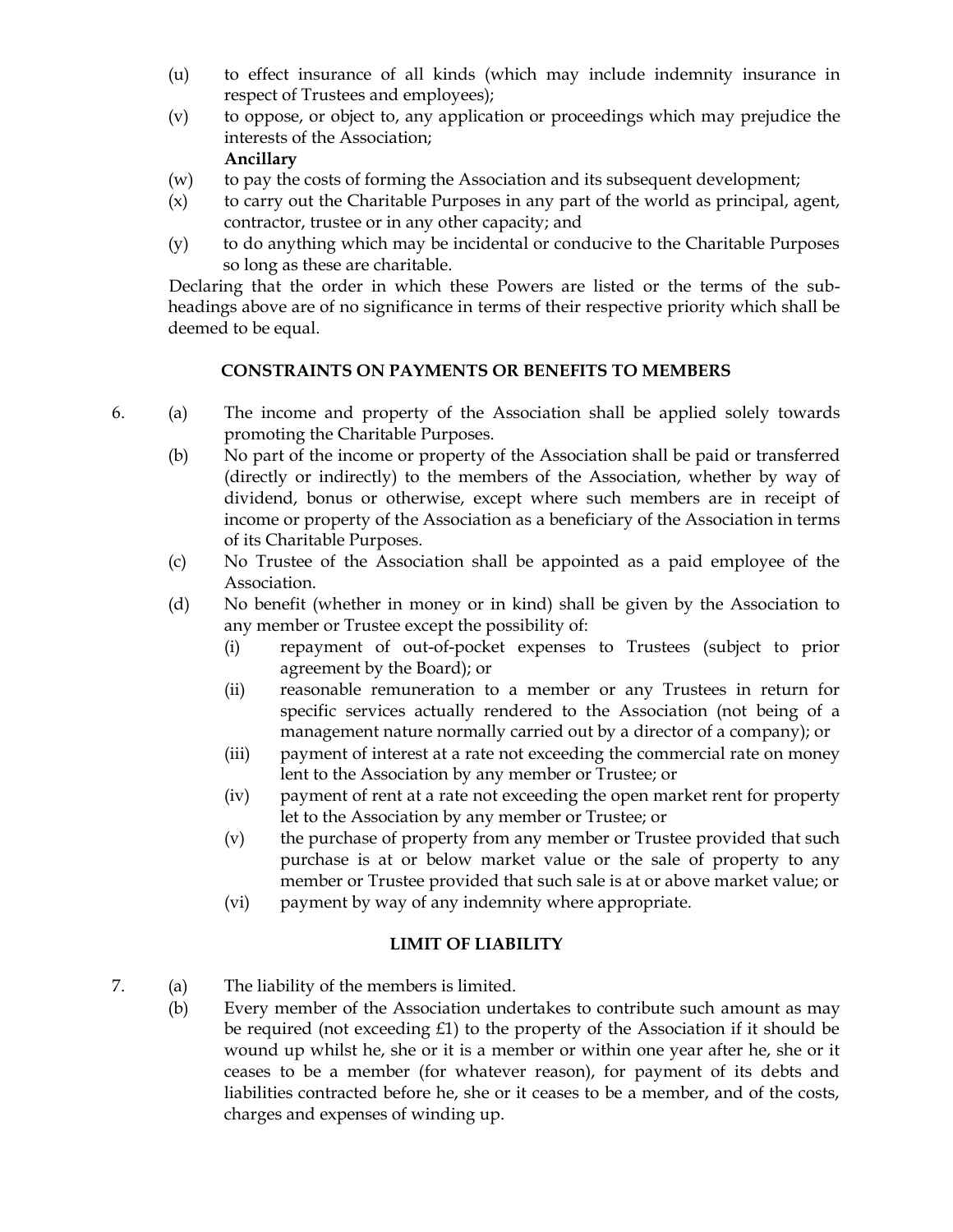#### **DISSOLUTION**

- 8. (a) The winding-up of the Association may take place only on the decision of not less than 75% of its Ordinary Members who are present and voting at an EGM called specifically (but not necessarily exclusively) for the purpose and with the enhanced quorum specified in Article 21.
	- (b) If, on the winding-up of the Association, any property remains, after satisfaction of all its debts and liabilities, such property shall be given or transferred to any one or more charities having the same or a similar object to the Charitable Purposes.
	- (c) The charity or charities to which the property is to be transferred in terms of subclause (b) hereof shall be determined on the decision of not less than 75% of the Ordinary Members of the Association who are present and voting at an EGM called specifically (but not necessarily exclusively) for the purpose and with the enhanced quorum specified in Article 21 or, failing that, by a decision of not less than 75% of the Board or, failing that, as determined by an arbiter to be chosen amicably by the Board or, failing such amicable choice, as determined by the Office of the Scottish Charity Regulator, whose decision shall be final and binding upon the Association.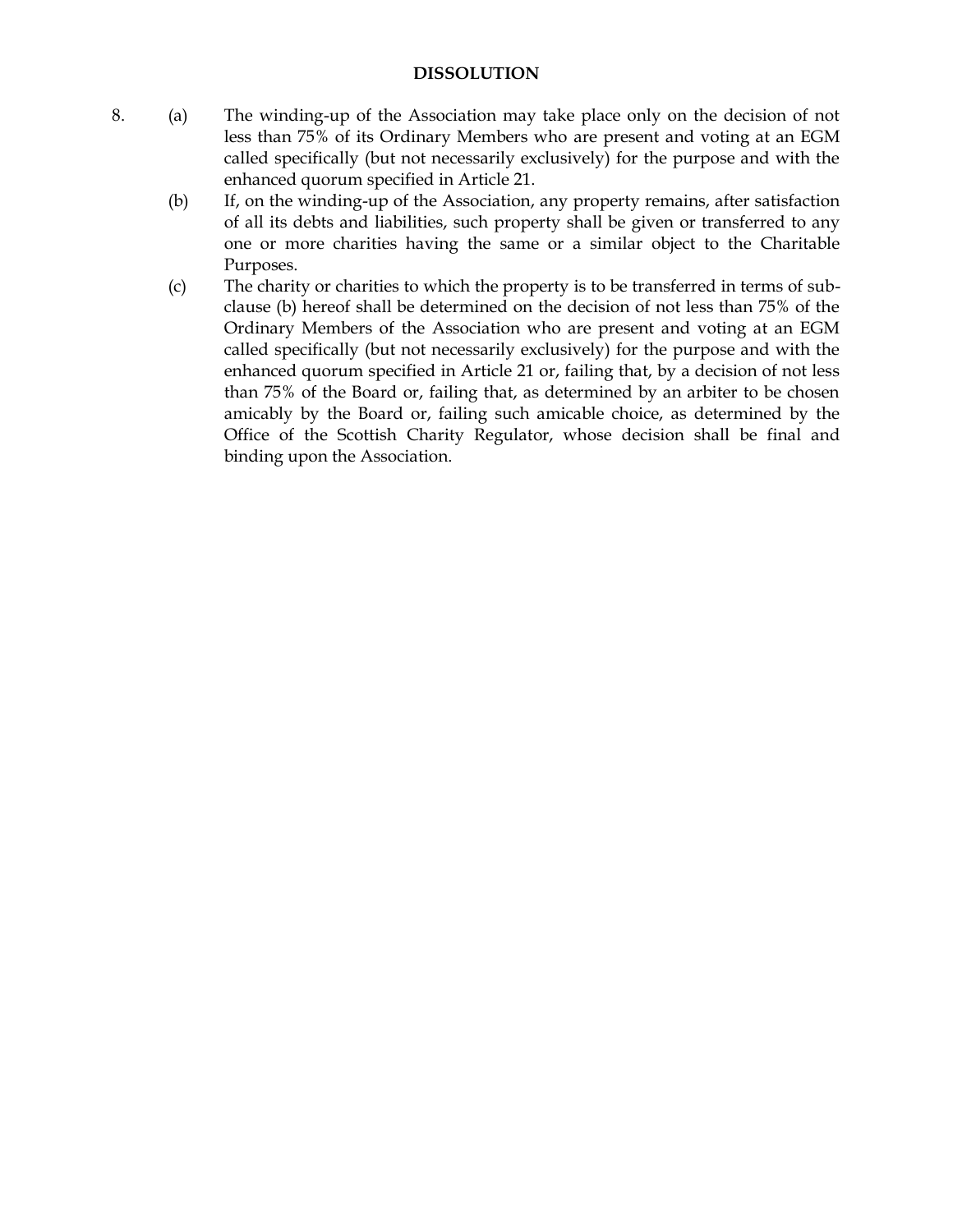WE, the Subscribers to this Memorandum of Association, wish to be formed into a limited company pursuant to this Memorandum.

\_\_\_\_\_\_\_\_\_\_\_\_\_\_\_\_\_\_\_\_\_\_\_\_\_\_\_\_\_\_\_\_\_\_\_\_\_\_\_\_\_\_\_\_\_\_\_\_\_\_\_\_\_\_\_\_\_\_\_\_\_\_\_\_\_\_\_\_\_\_\_\_\_\_

\_\_\_\_\_\_\_\_\_\_\_\_\_\_\_\_\_\_\_\_\_\_\_\_\_\_\_\_\_\_\_\_\_\_\_\_\_\_\_\_\_\_\_\_\_\_\_\_\_\_\_\_\_\_\_\_\_\_\_\_\_\_\_\_\_\_\_\_\_\_\_\_\_\_

*Names and Addresses of Subscribers*

**1. \_\_\_\_\_\_\_\_\_\_\_\_\_\_\_\_\_\_\_\_\_\_\_\_\_\_\_\_\_\_\_\_\_\_\_\_\_\_\_\_\_\_\_\_**

# **David William Allan**

*project manager* Barony Cottag e St. David's Madderty **Crieff** Perthshire PH7 3PJ

**2. \_\_\_\_\_\_\_\_\_\_\_\_\_\_\_\_\_\_\_\_\_\_\_\_\_\_\_\_\_\_\_\_\_\_\_\_\_\_\_\_\_\_\_\_**

# **Adrian Bernard Sims**

*electrical engineer* **Westwinds** St. David's Madderty **Crieff** Perthshire PH7 3PJ

#### **3. \_\_\_\_\_\_\_\_\_\_\_\_\_\_\_\_\_\_\_\_\_\_\_\_\_\_\_\_\_\_\_\_\_\_\_\_\_\_\_\_\_\_\_\_**

#### **Peter John Whitaker**

*construction manager* West Cottage North Ardbennie Madderty **Crieff** Perthshire PH7 3PT

Dated the 2008

Witness to the above signatures: \_\_\_\_\_\_\_\_\_\_\_\_\_\_\_\_\_\_\_\_\_\_\_\_

\_\_\_\_\_\_\_\_\_\_\_\_\_\_\_\_\_\_\_\_\_\_\_\_\_\_\_\_\_\_\_\_\_\_\_\_\_\_\_\_\_\_\_\_\_\_\_\_\_\_\_\_\_\_\_\_\_\_\_\_\_\_\_\_\_\_\_\_\_\_

*Name:*

*Occupation:*

*Address:*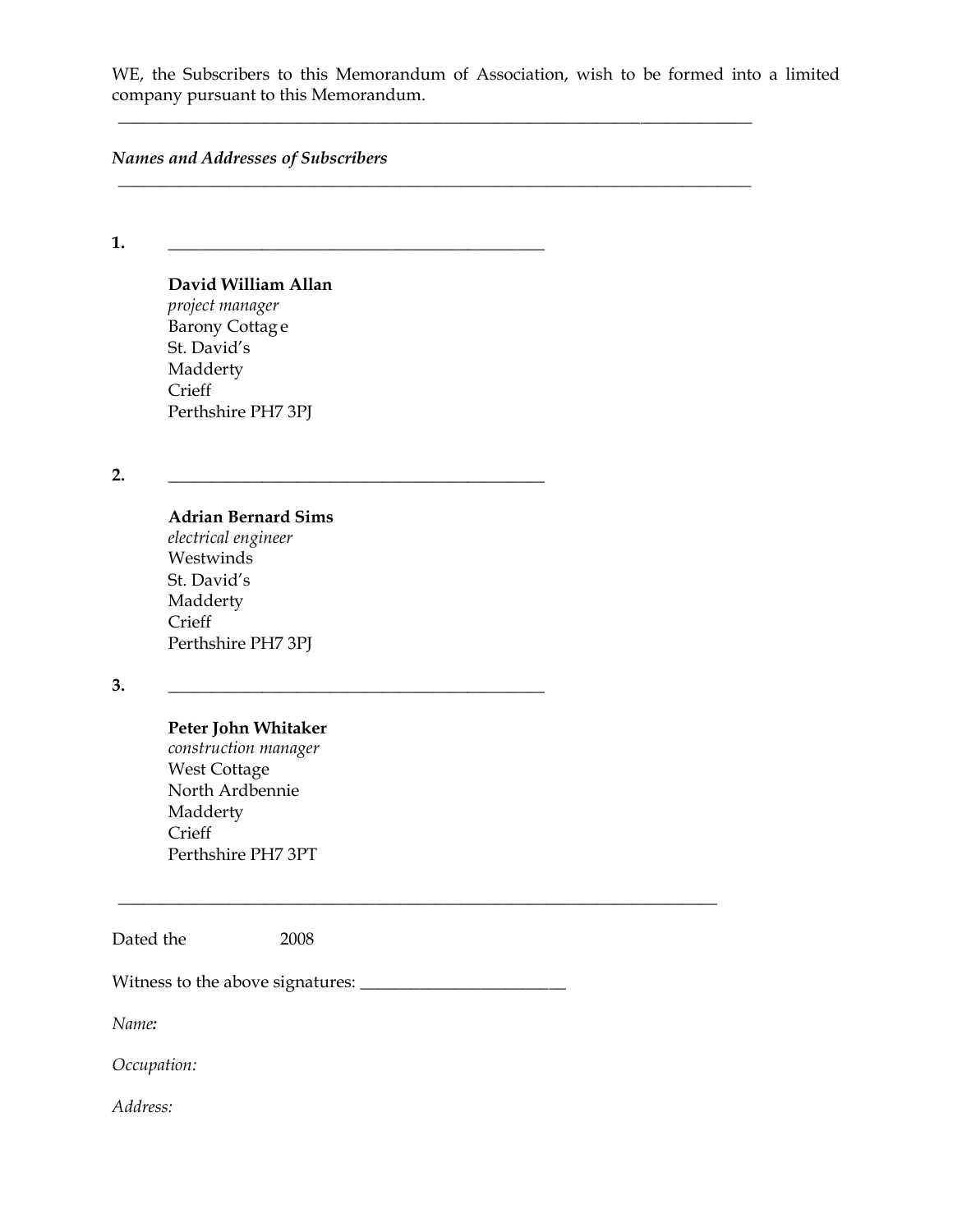#### THE COMPANIES ACTS 1985 - 1989

*Company limited by guarantee and not having a share capital*

#### **ARTICLES of ASSOCIATION**

#### **of**

# **Madderty Community Association**

*The Articles of Association provide the administrative constitution of the Company, establishing its membership, providing for meetings of members, establishing its board of management, providing for meetings of the board and confirming ancillary matters.*

#### **I**

# **DEFINITIONS**

- 1. (a) The regulations contained in Table C in the Companies (Tables A to F) Regulations 1985, or as may be amended or re-enacted, shall not apply to the Association.
	- (b) In these Memorandum and Articles of Association, the words standing in the first column of the following table shall bear the meaning set opposite to them respectively in the second column thereof, if not inconsistent with the subject or context:

| <b>WORDS</b>           | <b>MEANINGS</b>                                                                                                                                                                                     |
|------------------------|-----------------------------------------------------------------------------------------------------------------------------------------------------------------------------------------------------|
| <b>AGM</b><br>Articles | - the Annual General Meeting.<br>- these Articles of Association, and any ancillary<br>regulations thereunder, in force from time to time.                                                          |
| Board                  | - the Board of Trustees.<br>Board of Trustees – the Board of Directors of the Association.                                                                                                          |
| Chapter                | - any section of these Articles headed by a roman<br>numeral, the reference thereto specifying the relative<br>Chapter number.                                                                      |
| <b>Charities Act</b>   | - the Charities and Trustee Investment (Scotland) Act<br>2005 and every statutory modification and re-enactment<br>thereof for the time being in force.                                             |
| clear days             | - in relation to a period of notice means that period<br>excluding the day when the notice is given or deemed<br>to be given and the day for which it is given or on which<br>it is to take effect. |
| Companies Act          | - the Companies Act 1985 as amended and every<br>statutory modification and re-enactment thereof for the                                                                                            |

time being in force.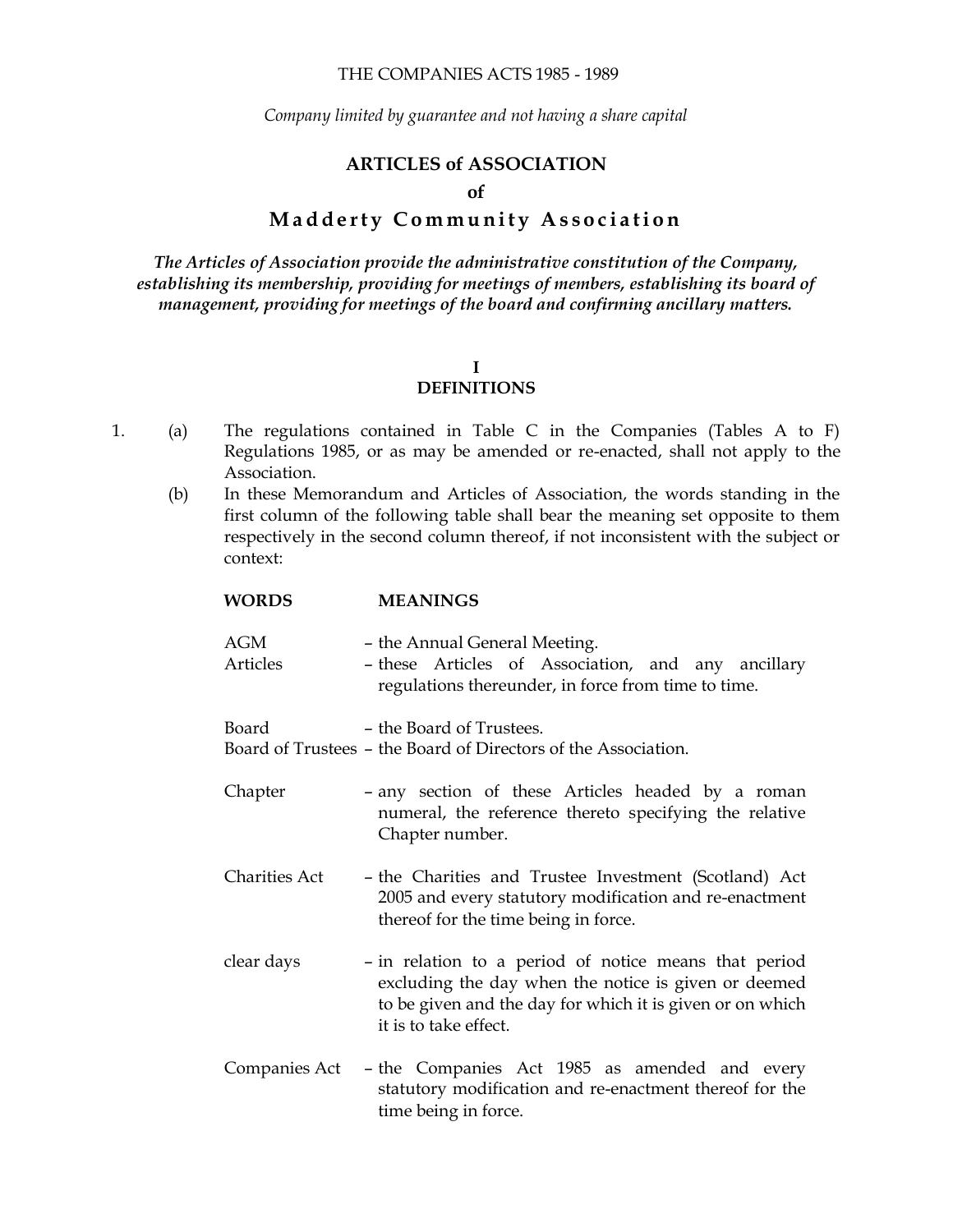| <b>EGM</b><br>in writing | - Extraordinary General Meeting.<br>- written, printed or lithographed, or partly one and<br>partly another, and other modes of representing or<br>producing words in a visible and non-transitory (albeit<br>electronically-based) form. |
|--------------------------|-------------------------------------------------------------------------------------------------------------------------------------------------------------------------------------------------------------------------------------------|
| members                  | - all members of the Association (references to Ordinary<br>Members and Associate Members having the specific<br>meanings ascribed respectively to them in Chapter III).                                                                  |
| Memorandum               | - the Memorandum of Association relative to these<br>Articles, in force from time to time.                                                                                                                                                |
| month                    | - calendar month.                                                                                                                                                                                                                         |
| Office                   | - the Registered Office of the Association.                                                                                                                                                                                               |
| organisation             | - any body corporate, unincorporated association, society,<br>federation, authority, agency, union, co-operative, trust,<br>partnership or other organisation (not being<br>an<br>individual person).                                     |
| property                 | - any property, assets or rights, heritable or moveable,<br>wherever situated in the world.                                                                                                                                               |
| Subscribers              | - those persons and/or organisations who have<br>subscribed both the Memorandum and these Articles.                                                                                                                                       |
| Association              | - Madderty Community Association.                                                                                                                                                                                                         |
| Trustee(s)               | - Director(s) for the time being of the Association.                                                                                                                                                                                      |

- (c) Words importing the singular number only shall include the plural number, and *vice versa;* and
- (d) Words importing the masculine gender only shall include the feminine gender.
- (e) Subject as aforesaid, any words or expressions defined in the Companies Act shall, if not inconsistent with the subject or context, bear the same meanings in the Articles.
- 2. The Association is established to achieve the Charitable Purposes expressed in the Memorandum.

#### **II GENERAL STRUCTURE OF THE ASSOCIATION**

- 3 The structure of the Association comprises:
	- (a) **Members** who have the right to attend the AGM (and any EGM) and have important powers under these Articles and the Companies Act, particularly in electing people to serve as Trustees and taking decisions in relation to any changes to these Articles; and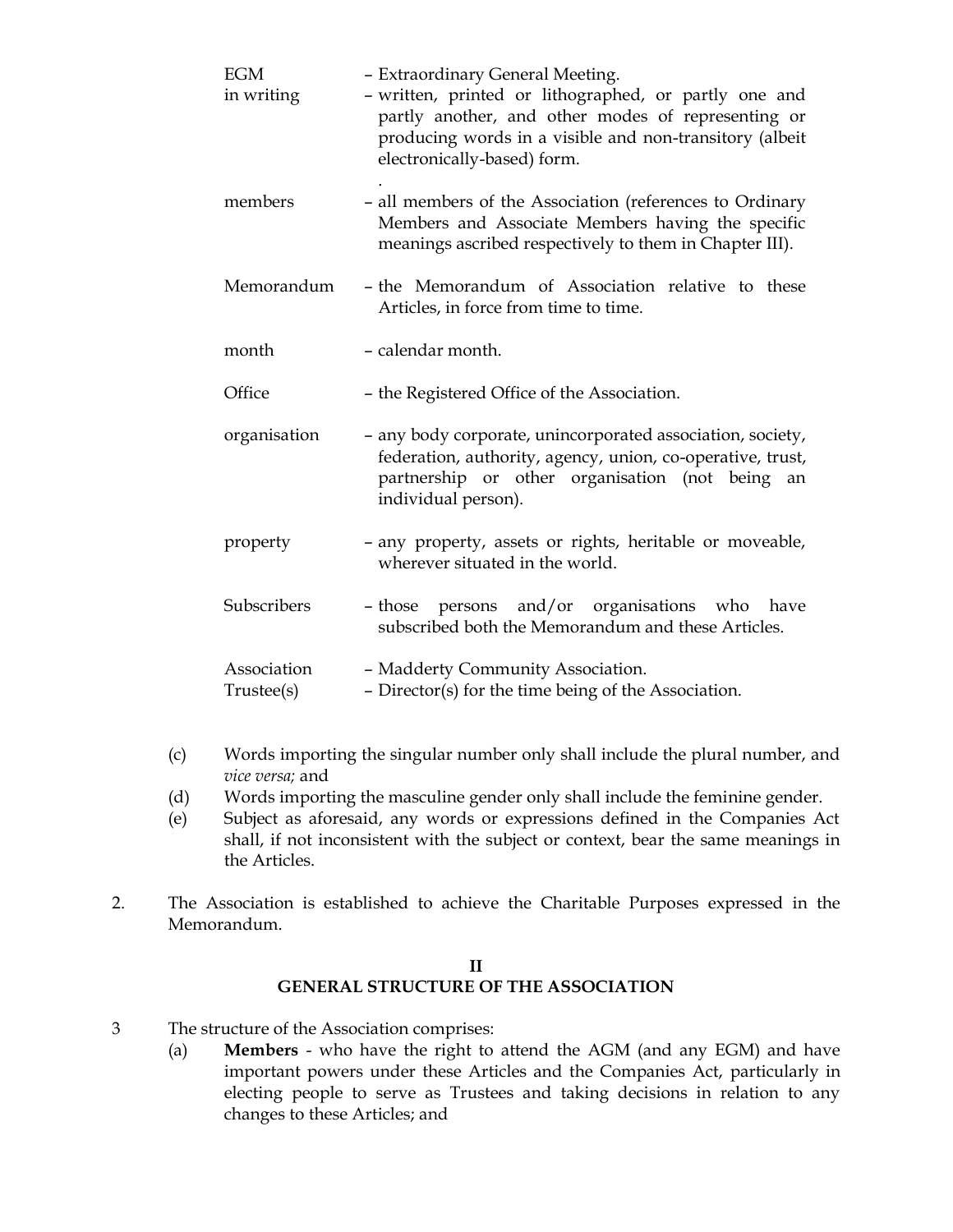(b) **Trustees** - who hold regular meetings between each AGM, set the strategy and policy of the Association, generally control and supervise the activities of the Association and, in particular, are responsible for monitoring its financial position and, where there are no employees or managers appointed, are responsible also for the day-to-day management of the Association.

# **III**

# **MEMBERSHIP**

- 4. The members of the Association shall consist of:
	- (a) the Subscribers; and
	- (b) all existing members of The Madderty Guild, an unincorporated association registered as a Scottish charity under Scottish Charity Number SC014071, as existing at the date of incorporation of this Association; and
	- (c) all individuals aged 18 or over who are ordinarily resident in the Parish of Madderty
	- (d) such other persons and organisations as are admitted to membership in terms of this Chapter.
- 5. Membership shall comprise:
	- (a) **Ordinary Members:** each individual aged 18 or over whose principal residence is within or immediately adjacent to the Parish of Madderty shall automatically (but subject to Article 8(a)) be an Ordinary Member for so long as such residence pertains (the Board having the final decision as to who is and is not entitled to be an Ordinary Member), each Ordinary Member being entitled to one vote at any General Meeting of the Association (unless or until such individual resigns or opts out of Ordinary Membership in terms of Article 14(a) hereof); and
	- (b) **Associate Members:** any individual who cannot be an Ordinary Member who, and any organisation wherever situated which, supports the Charitable Purposes and who or which applies to the Board for Associate Membership. Associate Members are neither eligible to stand for election to the Board nor to vote at any General Meeting.
- 6. Any employee of the Association is eligible for membership, but is ineligible to be a Trustee of the Association.
- 7. The Board shall maintain a Register of Members, setting out all relevant details of each member and the relative category of membership.

# **IV APPLICATION FOR MEMBERSHIP**

- 8. (a) In the event of any individual aged 18 or over establishing a principal residence within or immediately adjacent to the Parish of Madderty may advise the Board and, upon doing so, or if the Board becomes aware of that individual's residency by other means, then and if the Board is satisfied that the criteria for Ordinary Membership have been satisfied, ascertaining such details as it may require in this respect from the individual or from others, shall confirm Ordinary Membership for that individual.
	- (b) If and when the residency criterion for Ordinary Membership no longer pertains, either on intimation by the Ordinary Member in question or by this being made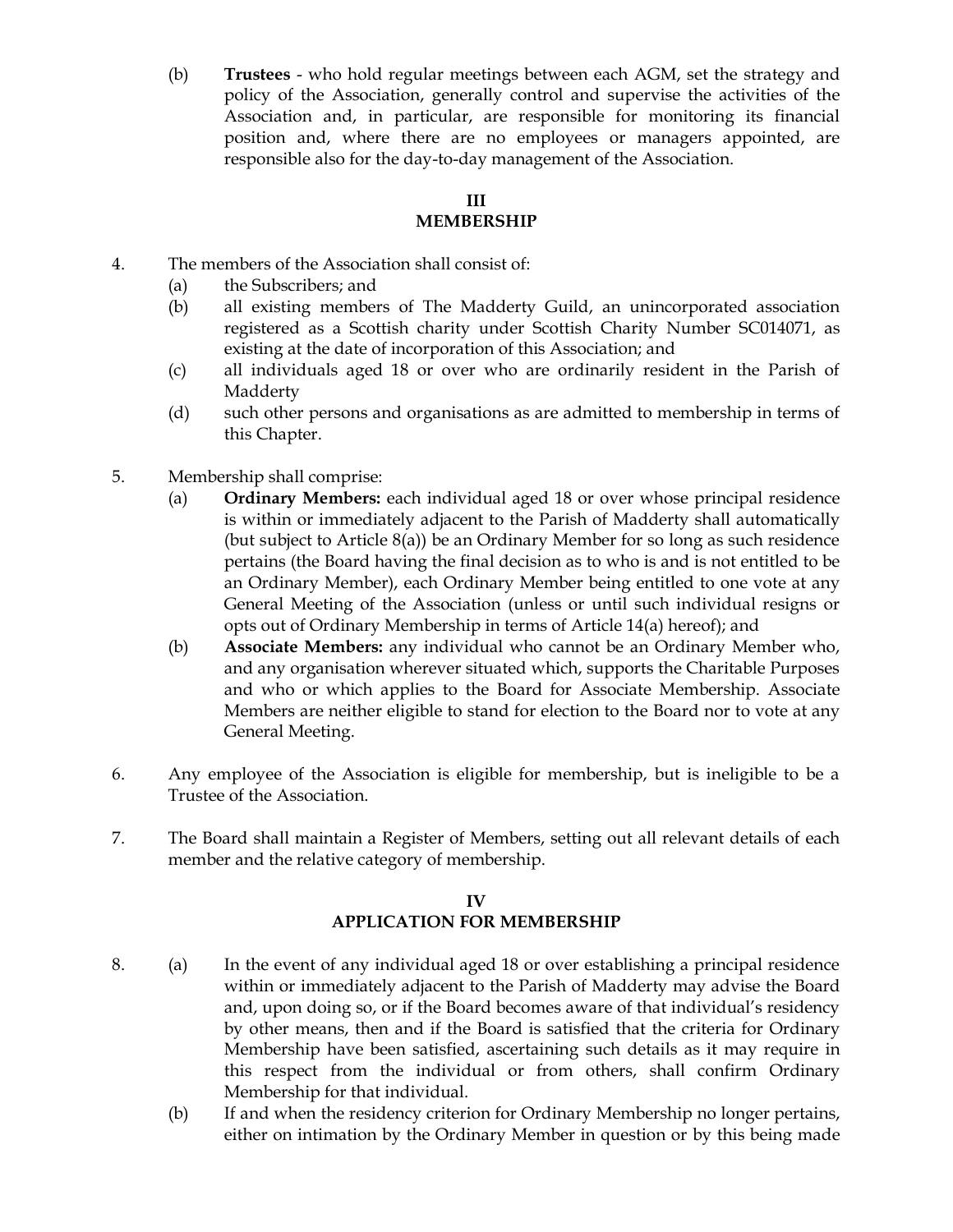known to the Board by any other means, the Board shall, having satisfied itself and ascertaining such details as it requires in this respect from the Ordinary Member concerned or from others, remove that individual from the Roll of Ordinary Members.

- 9. (a) Any individual who or organisation which wishes to become an Associate Member of the Association must sign a written application for membership in the form prescribed, if any, by the Board from time to time and lodge it at the Office (or other address specified therein).
	- (b) The Board shall consider such applications for Associate Membership promptly and shall inform each applicant whether he, she or it has been successful and into which category of membership he, she or it shall belong, the decision of the Board in these respects being final. The Board may, at its discretion, refuse to admit any individual or organisation to membership, except for reasons of gender, sexuality, race, religion or politics.

**V MEMBERSHIP SUBSCRIPTIONS**

- 10. Members shall be required to pay the appropriate annual membership subscription, if any.
- 11. The Ordinary Members may at any or each AGM fix any annual subscriptions (and, if relevant, different rates thereof for different categories). Only those members who have paid their current subscription (where these are fixed) are entitled to take part in and vote at any General Meeting.
- 12. If the membership subscription payable by any member remains outstanding for more than three calendar months after the date on which it fell due (and providing the member in question has been given at least one written reminder), the Board may expel that member from membership.
- 13. An individual who or organisation which ceases (for whatever reason) to be a member shall not be entitled to any refund of membership subscription.

# **VI CESSATION OF MEMBERSHIP**

- 14. Any member may no longer serve as such in any one or more of the following events:
	- (a) if by notice in writing to the Office he, she or it resigns his, her or its membership (including any individual who, whilst eligible, wishes to opt out of being an Ordinary Member); or
	- (b) if, being an individual who is an Ordinary Member, the terms of Article 8(b) apply, as he or she no longer complies with the residency criterion within Article 5(a), and he or she is removed by the Board from the Roll of Ordinary Members (and that individual does not immediately become an Associate Member); or
	- (c) if the terms of Article 12 are invoked by the Board; or
	- (d) if a resolution that a member be expelled is passed by a majority of at least 75% of the members present and voting at a General Meeting, of which not less than 21 days' previous notice specifying the intention to propose such resolution and the grounds on which it is proposed shall have been sent to all Trustees, all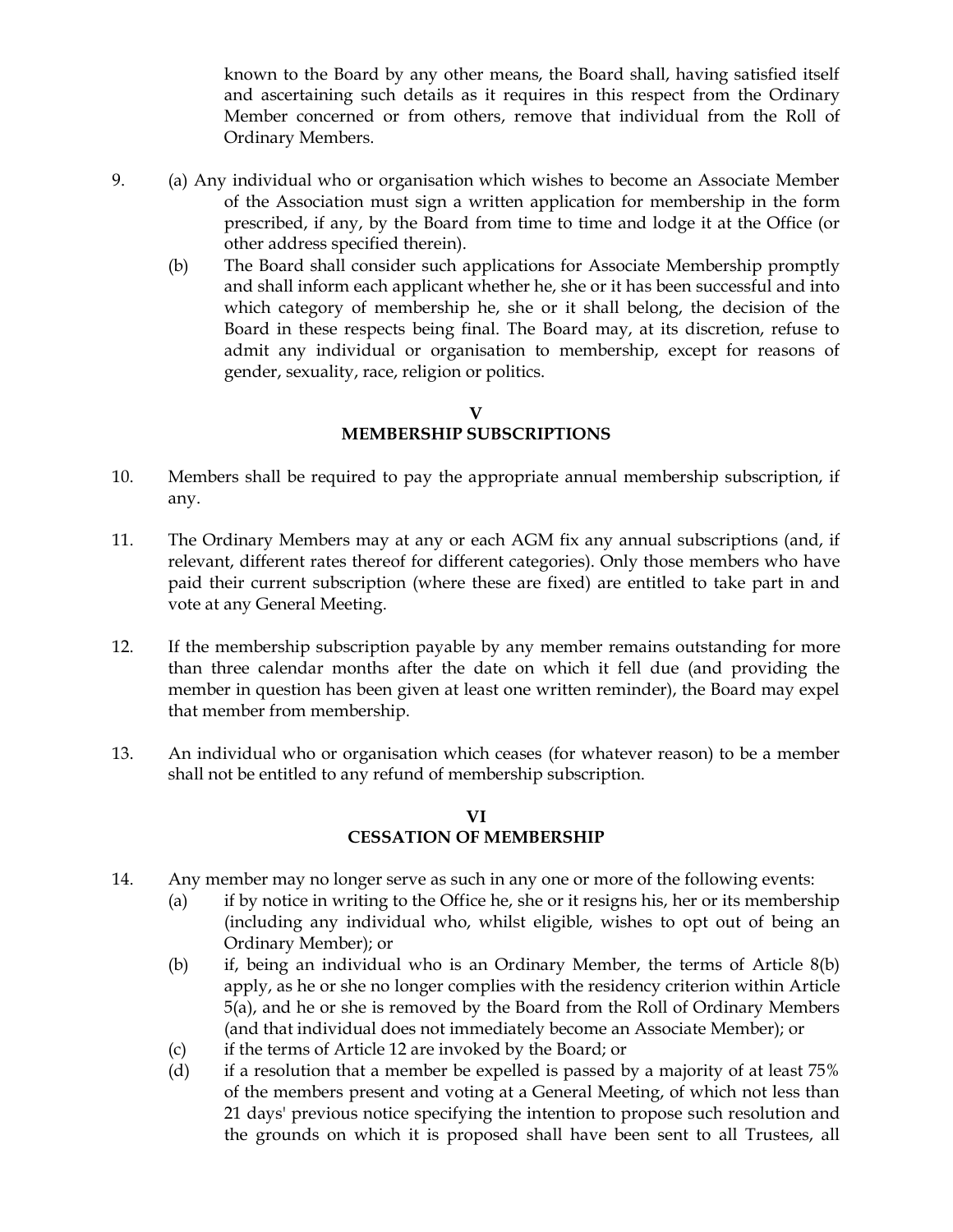members and the Company Secretary and also to the member whose removal is in question, such member being entitled to be heard at that meeting; or

- (e) if, being an individual, he or she dies; or
- (f) if, being an organisation, it goes into receivership, goes into liquidation dissolves or otherwise ceases to exist.
- 15. Membership is neither transferable nor assignable to any other individual or organisation.

#### **VII GENERAL MEETINGS (Meetings of Members)**

- 16. The Board shall convene an Annual General Meeting in each year, at such time as it may determine, although the first AGM need not be held in the first year provided that it be held within 18 months after the date of incorporation of the Association. Thereafter, not more than 15 months shall elapse between one AGM and the holding of the next.
- 17. The business of each AGM shall include:
	- (a) the report by the Chairman on the activities of the Association;
	- (b) the election of Trustees;
	- (c) the fixing of annual subscriptions;
	- (d) the report of the independent financial examiner;
	- (e) approval of the annual accounts of the Association; and
	- (f) appointment of the independent financial examiner.
- 18. (a) All General Meetings, other than AGMs, shall be called Extraordinary General Meetings.
	- (b) The Board may convene an EGM whenever it thinks fit.
	- (c) The Board must convene an EGM within 28 days of a valid requisition. To be valid, such requisition must be signed by not less than 5% of the Ordinary Members, must clearly state the objects of the meeting and must be deposited at the Office. The requisition may consist of several documents in like form each signed by one or more requisitionists.
- 19. (a) 21 clear days' notice at the least shall be given of every AGM and EGM.
	- (b) The notice shall specify the place, the day and the hour of meeting and, in the case of Special Resolutions (as listed in Article 28), the specific nature of that business.
	- (c) The notice shall be sent, in the manner specified in Chapter XXII, to all members and to such persons or organisations as are under these Articles or under the Companies Act entitled to receive such notices.
	- (d) With the consent of all of the Ordinary Members having the right to attend and vote thereat, a General Meeting (other than an AGM) may be convened by such shorter notice as they may think fit in the circumstances.
	- (e) The accidental omission to give notice of a General Meeting to, or the non-receipt of such notice by, any members, persons or organisations entitled to receive notice thereof shall not invalidate any resolution passed at or proceedings of any AGM or EGM.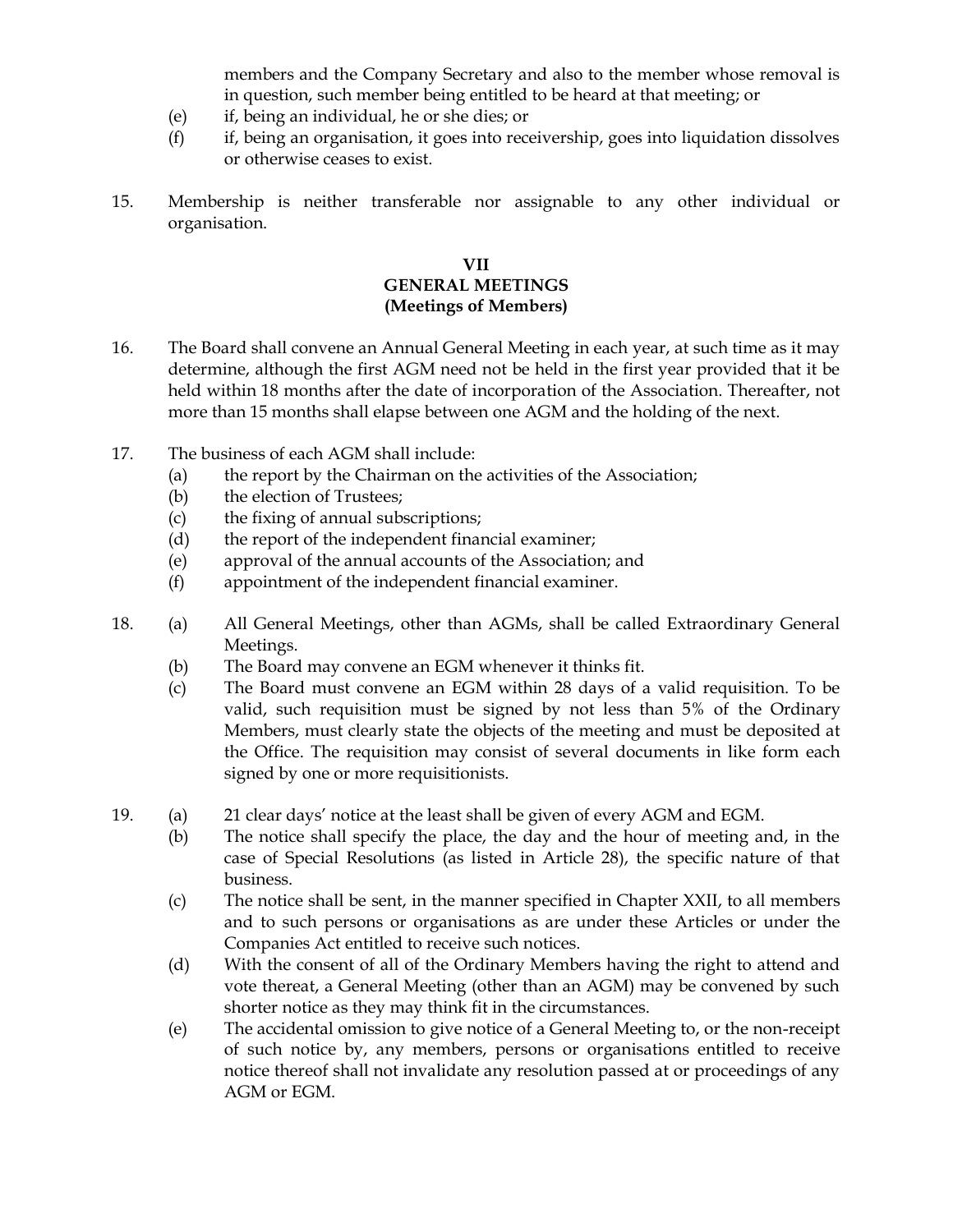#### **VIII CHAIRMAN OF GENERAL MEETINGS**

20. The Chairman of the Association, whom failing the Vice-Chairman of the Association (if any), shall act as chairman of each General Meeting. If neither the Chairman nor the Vice-Chairman is present and willing to act as chairman of the meeting within 15 minutes after the time at which the AGM or EGM in question was due to commence, the Trustees present shall elect from among themselves the Trustee who will act as chairman of that meeting.

#### **IX QUORUM AT GENERAL MEETINGS**

- 21. The quorum for a General Meeting shall be 5% of the Ordinary Members, present in person for all general business, but shall be 10% of the Ordinary Members, present in person, for all Special Resolutions (as listed in Article 28). No business shall be dealt with at any General Meeting unless a quorum is present.
- 22. If a quorum is not present within 15 minutes after the time at which the General Meeting was due to commence - or if, during a General Meeting, a quorum ceases to be present the General Meeting shall stand adjourned to such time and place as may be fixed by the chairman of the meeting.

#### **X VOTING AT GENERAL MEETINGS**

- 23. The chairman of the meeting (see Chapter VIII) shall endeavour to achieve consensus wherever possible but, if necessary, questions arising shall be decided by being put to the vote.
- 24. (a) Each Ordinary Member shall have one vote, to be exercised in person.
	- (b) Associate Members shall have no vote.
	- (c) Voting cannot be by proxy.
	- (c) In the event of an equal number of votes for and against any resolution, the chairman of the meeting shall have a casting vote as well as any deliberative vote.
	- (d) Whilst personal attendance at a General Meeting is encouraged, an Ordinary Member shall be entitled to complete one form of proxy in order to appoint a proxy to attend a General Meeting on his or her behalf, in respect of which the following apply:
		- (i) A proxy need not be a member.
		- (ii) A proxy appointed to attend and vote at any meeting instead of an Ordinary Member shall have the same right as the Ordinary Member who appointed him or her to speak at the meeting and to vote thereat.
		- (iii) The form appointing the Proxy shall be in the following form: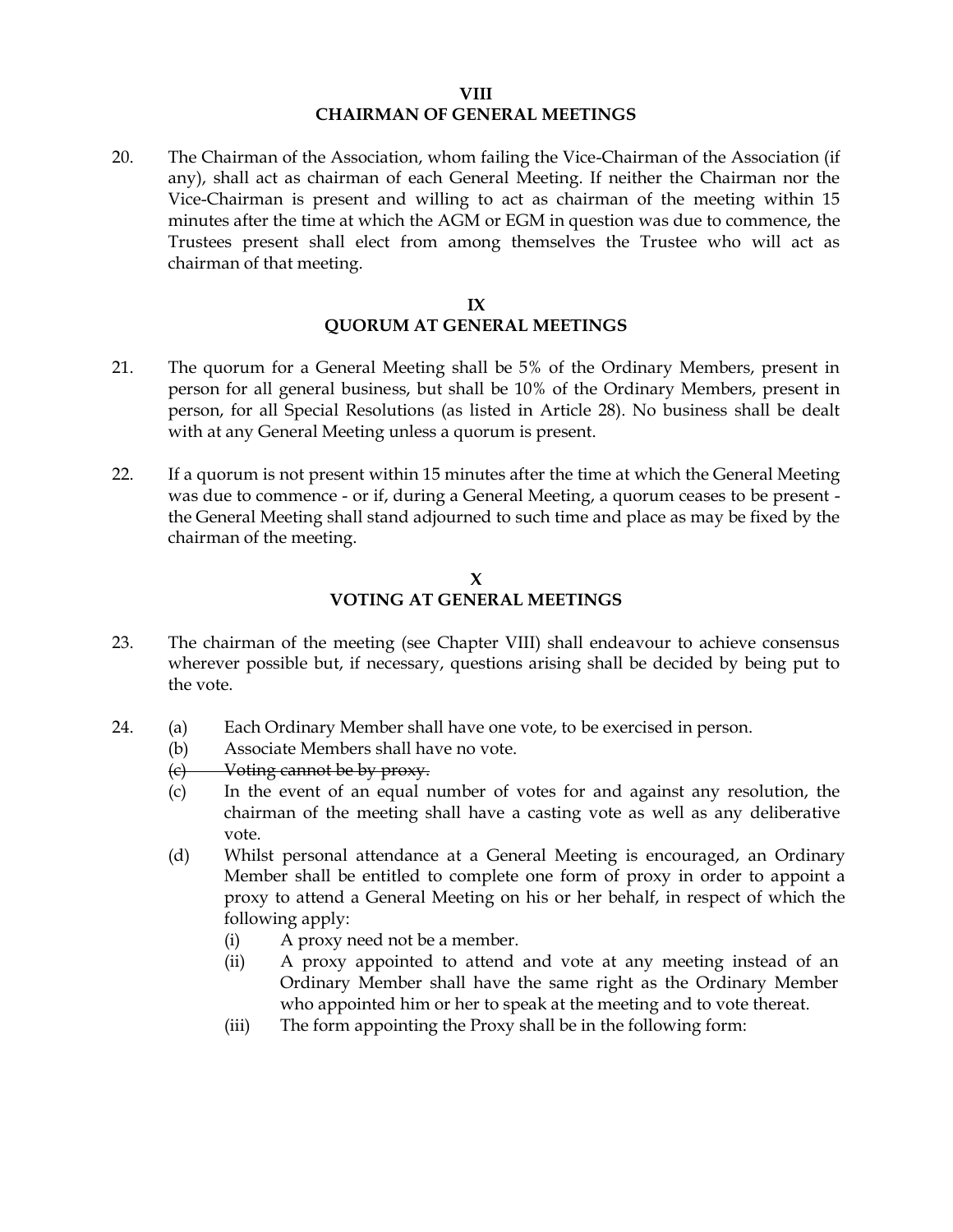| <b>Madderty Guild</b>                                                         |
|-------------------------------------------------------------------------------|
| ("the Company")                                                               |
| I ……………………………………………………………………………                                               |
| being an Ordinary Member of the above Company hereby appoint the Chairman     |
|                                                                               |
| and, failing him or her,                                                      |
|                                                                               |
|                                                                               |
| as my proxy to vote for me on my behalf at the (Annual/Extraordinary) meeting |
| This form is to be used in favour of/against the resolution*.                 |
|                                                                               |
|                                                                               |
| * delete as applicable                                                        |

- (iv) The form appointing a proxy and the power of attorney or other authority (if any) under which it is signed, or a certified copy thereof, shall be lodged at the Registered Office not less than forty-eight hours before the time appointed for holding the meeting or adjourned meeting at which the person named in the form proposes to vote, and in default the instrument of proxy shall not be treated as valid.
- (v) No instrument appointing a proxy shall be valid after the expiration of twelve months from the date of its execution, unless it expressly states to the contrary, in which event it shall be treated as valid until rescinded by the granter in writing at the Registered Office.
- (vi) A vote given in accordance with the terms of a form of proxy shall be valid notwithstanding the previous death or insanity of the principal or revocation of the proxy or of the authority under which the proxy was executed, provided that no intimation in writing of the death, insanity or revocation as aforesaid shall have been received at the Registered Office before the commencement of the meeting or adjourned meeting at which the proxy is used (not having been deliberately withheld.
- (vii) Any reference in these Articles to voting being "in person" shall include voting by proxy.
- 25. No objection shall be raised to the qualification of any voter except at the meeting or adjourned meeting at which the vote objected to is tendered, and every vote not disallowed at the meeting shall be valid. Any objection made in due time shall be referred to the chairman of the meeting whose decision shall be final and conclusive.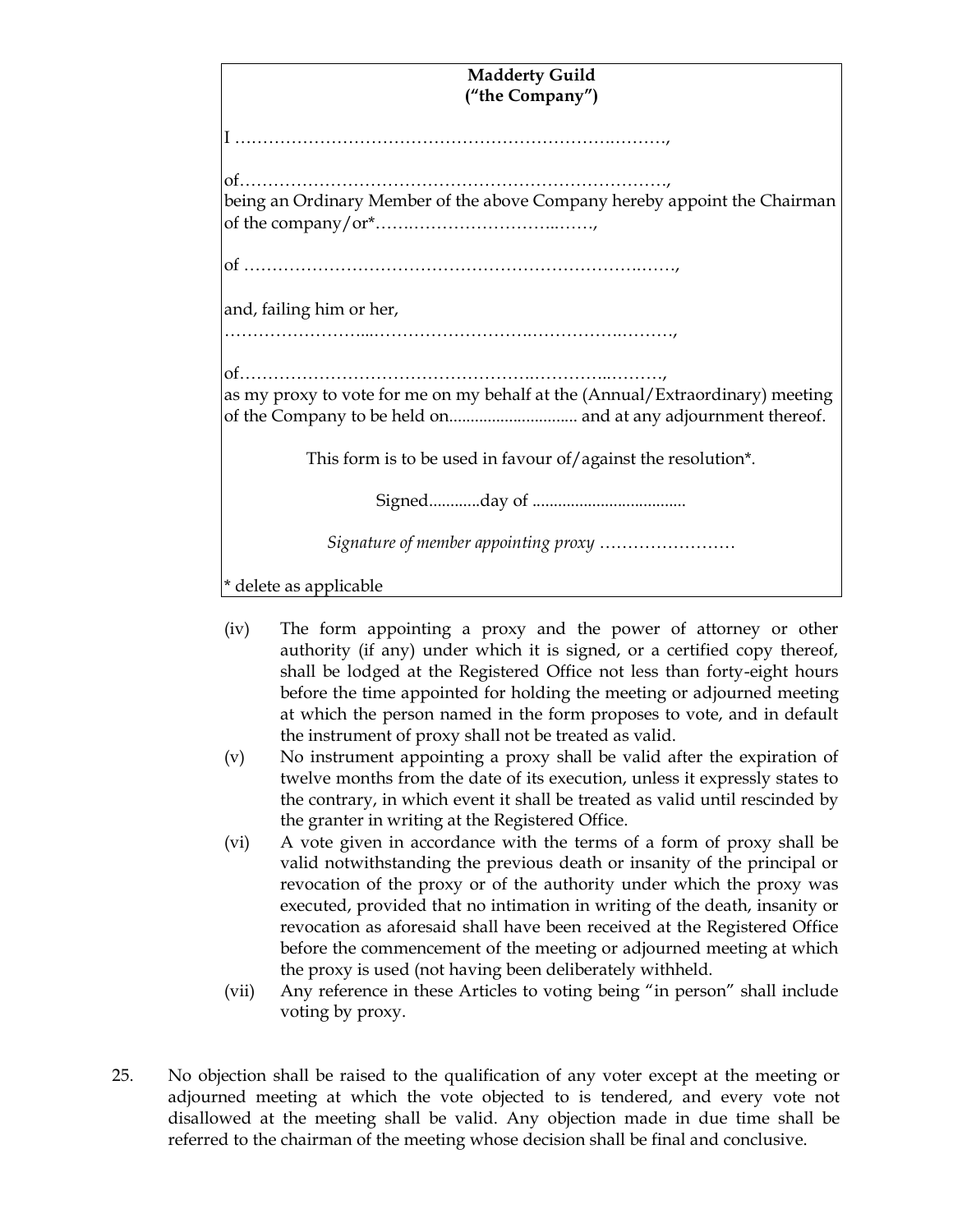- 26. A resolution put to the vote at an AGM or EGM shall be decided verbally or on a show of hands, as appropriate, unless a secret ballot is demanded by the chairman of the meeting (or by at least four members present in person at the meeting and entitled to vote). A secret ballot may be demanded only before either any verbal vote or show of hands takes place.
- 27. If a secret ballot is demanded, it shall be taken immediately at the same meeting and shall be conducted in such a manner as the chairman of the meeting may direct and the result shall be declared at the same meeting at which the ballot was demanded. In that event, the person chairing the meeting shall appoint and instruct tellers, who may cast their own personal votes if members.
- 28. At any General Meeting a resolution put to the vote of the meeting shall be voted upon by a simple majority of the Ordinary Members who are present and voting thereon, except for decisions relating to any of the following Special Resolutions, which shall require to be decided upon by not less than 75% of the Ordinary Members present and voting thereon (no account therefore being taken of members who abstain from voting or who are absent from the meeting) and with the enhanced quorum specified in Article 21, namely:
	- (a) to alter the name of the Association; or
	- (b) to amend the Charitable Purposes; or
	- (c) to amend these Articles; or
	- (d) to wind up the Association in terms of Clause 8 of the Memorandum of Association; or
	- (e) to amend the maximum number of Trustees in terms of Article 31; or
	- (f) to purchase or sell any heritable property owned by the Association or any of its subsidiaries and to purchase any heritable property wherever situated; or
	- (g) to form, acquire or dispose of any subsidiary; or
	- (h) to acquire or dispose, whether by the Association or by any of its subsidiaries, of any shares of any other company or the participation or cessation of participation by the Association or by any of its subsidiaries in any formal trust or joint venture; or
	- (i) to create or issue or allow to come into being any mortgage, security, charge or other encumbrance upon any part or parts of the property or assets of the Association or to obtain any advance or credit in any form other than normal trade credit, or to create or issue by any subsidiary of any debenture or loan stock; or
	- (j) to grant any guarantee or indemnity to any party, other than any wholly-owned subsidiary of the Association; or
	- (k) all other Special Resolutions.
- 29. A resolution in writing signed by or on behalf of all or a sufficient majority of the Ordinary Members (as specified in terms of Article 28) shall be as valid and effective as if the same had been passed at a General Meeting of the Association duly convened and held. Such resolution may consist of several documents in the same form, each signed by or on behalf of one or more Ordinary Members.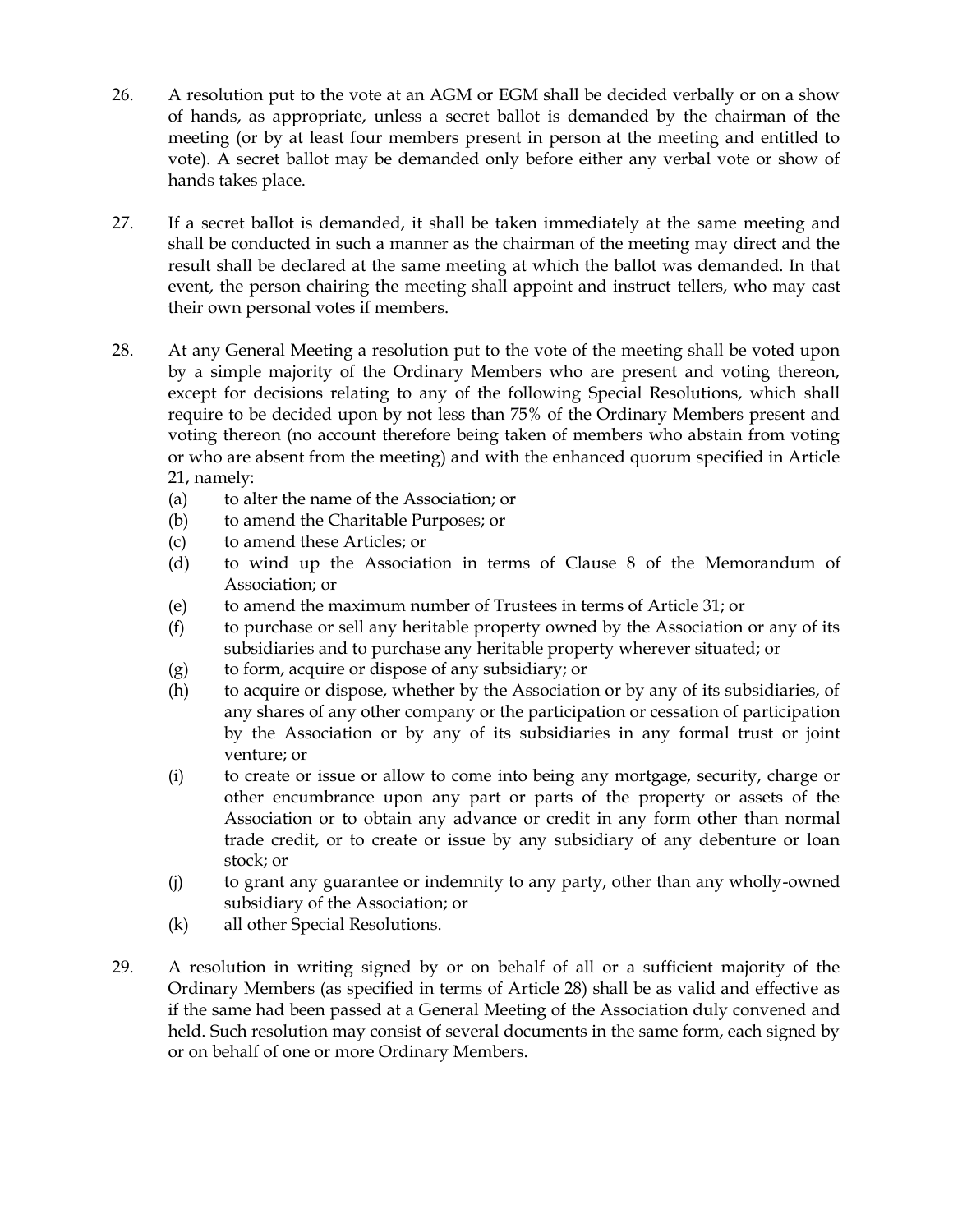#### **XI APPOINTMENT OF TRUSTEES**

- 30. The affairs of the Association shall be directed and managed by a Board of Trustees appointed in terms of this Chapter. The Board may exercise all such powers of the Association, and do on behalf of the Association all acts as may be exercised and done by the Association, other than those required to be exercised or done by the members in General Meeting, and subject always to these Articles and to the provisions of the Companies Act.
- 31. The number of Trustees shall be not less than three and. unless otherwise determined by Special Resolution at a General Meeting (but not retrospectively), not more than fourteen.
- 32. (a) The Subscribers, and any one or more individual persons whom they choose to co-opt as Co-opted Trustees in terms of Article 36, shall comprise the Interim Board of Trustees.
	- (b) The Interim Board shall remain in office until the first General Meeting of the Association, to be held as soon as practicable after incorporation, at which time each Trustee on the Interim Board shall retire, but may remain eligible for election thereat (without the period of office between the date of incorporation and the first General Meeting counting as a term of office for the purposes of Article 34 (c)).

# **Composition of Board**

- 33. From and after the first General Meeting of the Association, the Board shall comprise:
	- (a) up to six individual persons elected as Trustees by the Ordinary Members in terms of Article 34 ("the Elected Trustees"); and
	- (b) up to five individual persons appointed by specific third party organisations in terms of Article 35 ("the Appointed Trustees"); and
	- (c) up to three individual persons co-opted in terms of Article 36 ("the Co-opted Trustees").

# **Elected Trustees**

- 34. (a) At the first General Meeting held in terms of Article 32(b), the Ordinary Members shall elect up to six Elected Trustees.
	- (b) Provided that the first General Meeting in terms of Article 32(b) hereof is held before the first AGM, there shall be no change in or election of Trustees at the first AGM (except to the extent of filling by co-option any vacancies in the Board left over after the first General Meeting or caused by any retirals since).
	- (c) At the second and each subsequent AGM, one-third of the Elected Trustees (or the nearest number upwards) shall retire from office. A retiring Elected Trustee shall retain office until the close or adjournment of the meeting. A retiring Trustee shall be eligible for re-election after one term of office, but no Trustee can serve more than three consecutive terms of office, without at least one year out of office before being eligible again.
	- (d) If no other Trustee has or Trustees have decided or agreed to retire, the Elected Trustees to retire at each AGM shall be those who have been longest in office since their last election but, as between persons who were elected or last reelected Trustees on the same day, the one or ones to retire shall (unless they otherwise agree amongst themselves) be determined by lot.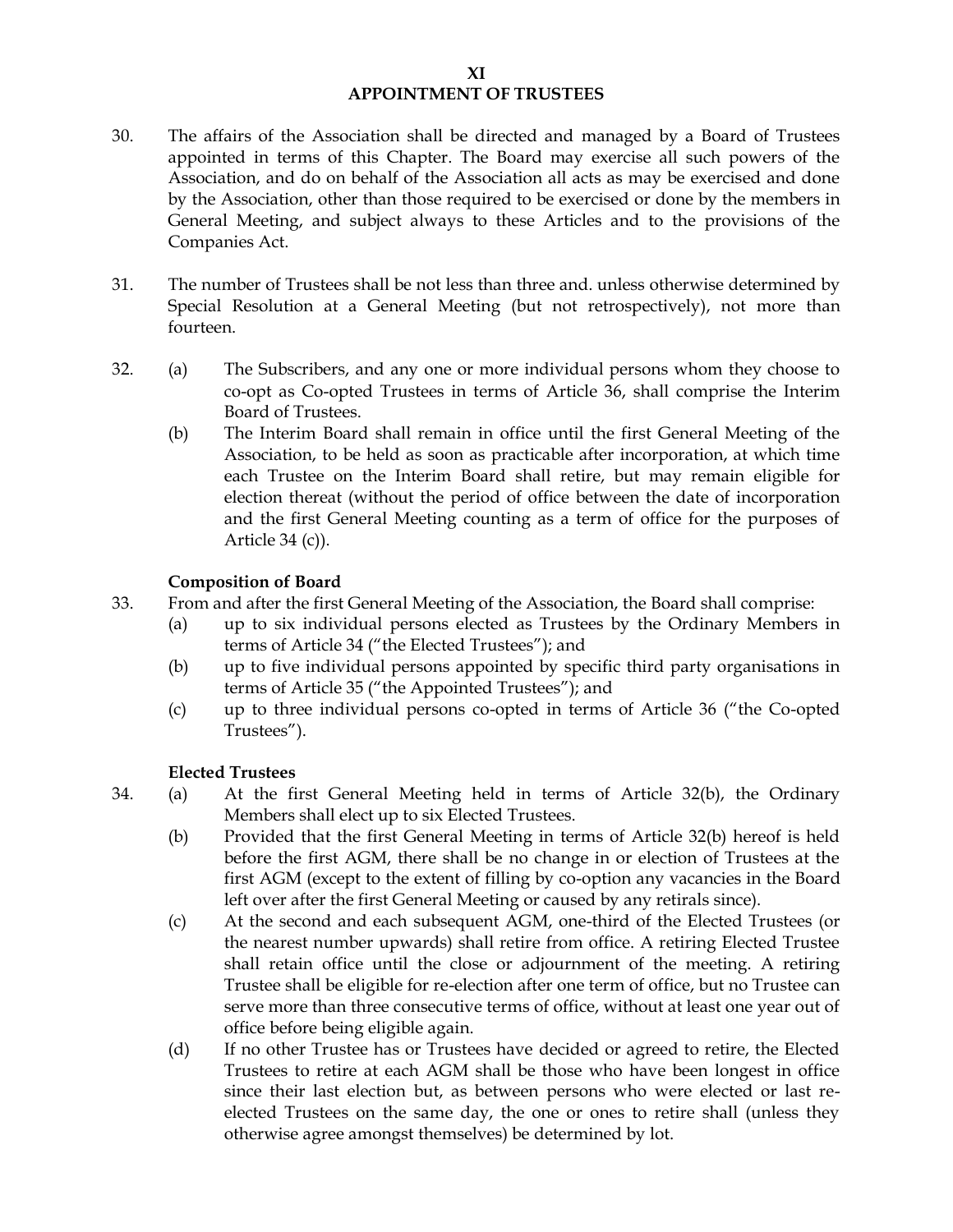- (e) Nomination of any Elected Trustee shall be either in writing before or in person at the AGM (or EGM) in question, supported by not less than any two Ordinary Members as proposer and seconder. The nominee must be an Ordinary Member.
- (f) Election of any Elected Trustee shall be by vote of the Ordinary Members, each Ordinary Member having one vote for each vacancy in the Elected Trustees on the Board.

# **Appointed Trustees**

- 35. (a) Each of the following third party organisations may appoint one Appointed Trustee:
	- (i) **Madderty Primary School** the usual appointee being the Head Teacher;
	- (ii) **Madderty Community Council** the usual appointee being its Chairman;
	- (iii) **Fowlis Wester, Madderty and Monzie Church** the usual appointee being its Minister;
	- (iv) **Madderty branch of the Scottish Women's Rural Institute**; and
	- (v) **The Church Guild, Madderty**.
	- (b) The following shall apply in relation to each Appointed Trustee:
		- (i) On receipt of the Notice for each AGM of the Association, including the first General Meeting held after incorporation, each of the third party organisations listed in Article 35(a) (or its successors) shall serve a written notice at the Office to intimate the Trustee being appointed by it at the AGM. Such written notice must be at the Office not less than forty-eight hours before the start of the Annual General Meeting, failing which the Appointed Trustee previously appointed by it shall remain in office.
		- (ii) Each of the third party organisations listed in Article 35(a) (or its successors) may appoint or remove its own appointed Trustee or Trustees at any time, by written notice to that effect served at the Office not less than forty-eight hours before the meeting at which the change is to take effect. Any notice intimated within forty-eight hours of a meeting of the Board or of the members of the Association shall not take effect until the following meeting.

# **Co-opted Trustees**

- 36. Up to three individuals may be co-opted from time to time by the Board of Trustees itself, as follows:
	- (a) Subject to Article 36(c), a Co-opted Trustee shall serve until the next AGM after his or her co-option.
	- (b) A Co-opted Trustee can be re-co-opted at such next AGM.
	- (c) A Co-opted Trustee can be removed from office at any time by a simple majority of the Board.
	- (d) For the avoidance of doubt, a Co-opted Trustee may participate fully in and vote at all Board meetings which he or she attends.
- 37. The Board may from time to time fill any casual vacancy arising as a result of the retiral (or deemed retiral for any reason) of any Trustee elected in terms of Article 34, from or after the date of such retiral or deemed retiral until the next AGM.

#### **XII RETIRAL OF TRUSTEES**

38. Any trustee must cease to be a Trustee in any one or more of the following events: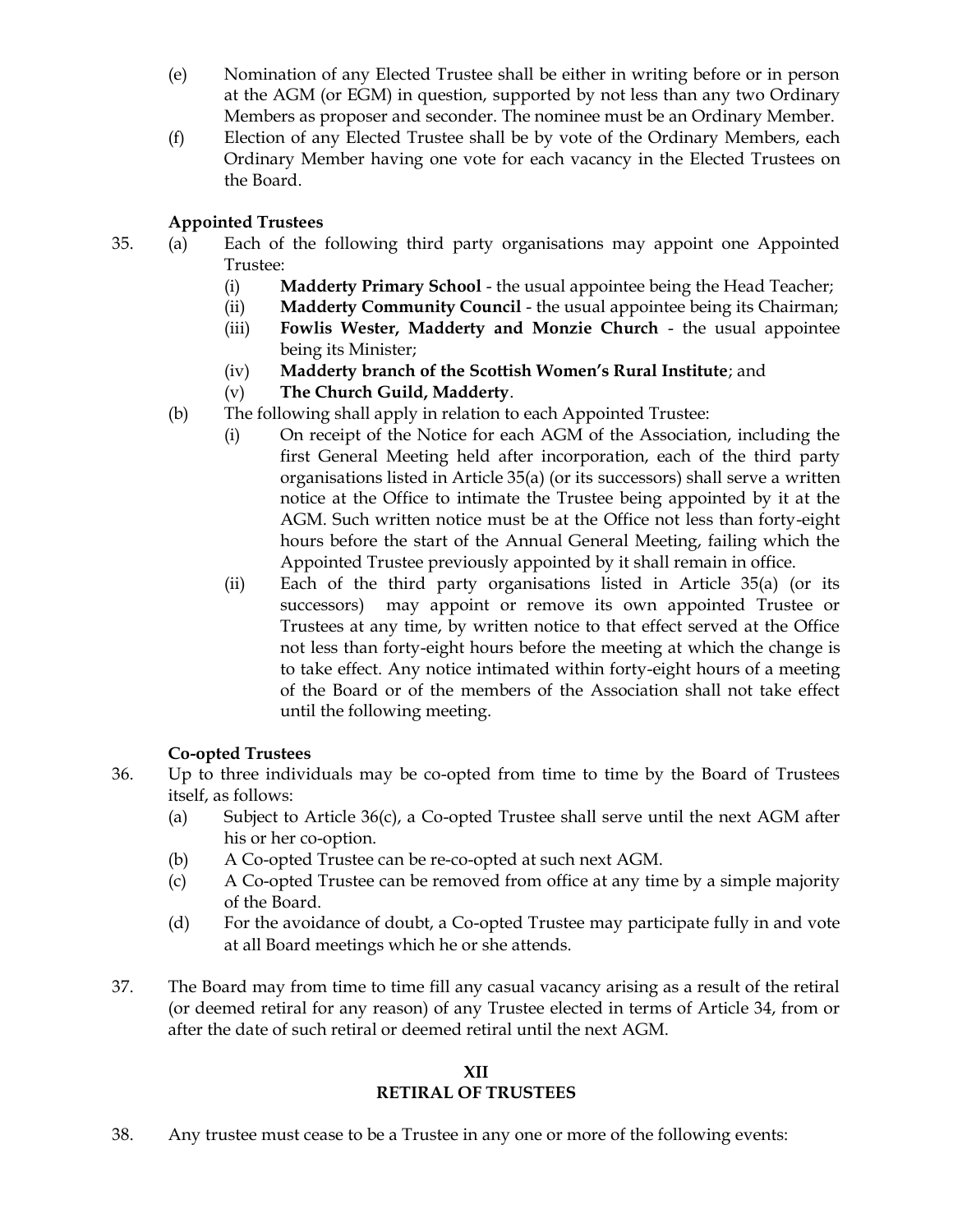- (a) if he or she is prohibited from being a member in terms of Chapter VI; or
- (b) if he or she becomes insolvent or apparently insolvent or makes any arrangement or composition with his or her creditors generally; or
- (c) if he or she is prohibited from being a charity trustee by virtue of section 69(2) of the Charities Act; or
- (d) if, in terms of section 66(5) of the Charities Act, he or she is considered by the Board to have been in serious or persistent breach of either or both of the duties listed in sections 66(1) and 66(2) of the Charities Act; or
- (e) if being an Elected Trustee, he or she ceases to be an Ordinary Member;
- (f) if he or she holds any office of profit or is employed by the Association (except where the provisions of Clause  $6(d)(ii)$  of the Memorandum shall apply); or
- (g) if he or she has a significant conflict of interest which the Board considers has and is likely to continue to undermine his or her ability to act impartially as a Trustee; or
- (h) if he or she becomes incapable for medical reasons of fulfilling the duties of his or her office and such incapacity, as certified if necessary by two medical practitioners, is expected to continue for a period of more than six months from the date or later date of such certification; or
- (i) if he or she is absent (without permission) from more than three consecutive meetings of the Board, and the Board resolves to remove him or her from office; or
- (j) if by notice in writing to the Office he or she resigns his or her office.

#### **XIII CHAIRMAN AND VICE-CHAIRMAN**

39. The Board shall meet as soon as practicable immediately after each AGM to appoint both a Chairman and, if desired, a Vice-Chairman of the Association from the Board (either or both of whom can be Co-opted Trustees).

# **XIV PERSONAL INTERESTS**

- 40. Any Trustee and/or employee who has a personal interest in any prospective or actual contract or other arrangement with the Association must declare that interest either generally to the Board or specifically at any relevant meeting of the Association. A personal interest includes not only the interest of the Trustee or employee in question, but also his or her partner, close relative or business associate, or any firm of which he is a partner or employee, or any limited company of which he is a director, employee or shareholder of more than 5% of the equity.
- 41. Additionally, the Board may resolve at any time to require all Trustees and employees to deliver a Notice of Relevant Interests to the Registered Office, as they arise and at least annually. In that event, the Board shall determine from time to time what interests shall be relevant interests and shall ensure that a Register of Notices of Relevant Interests is maintained, which shall be open for inspection by both the Board and members of the Association and, with the express prior written approval of the Trustee or employee concerned, by members of the public.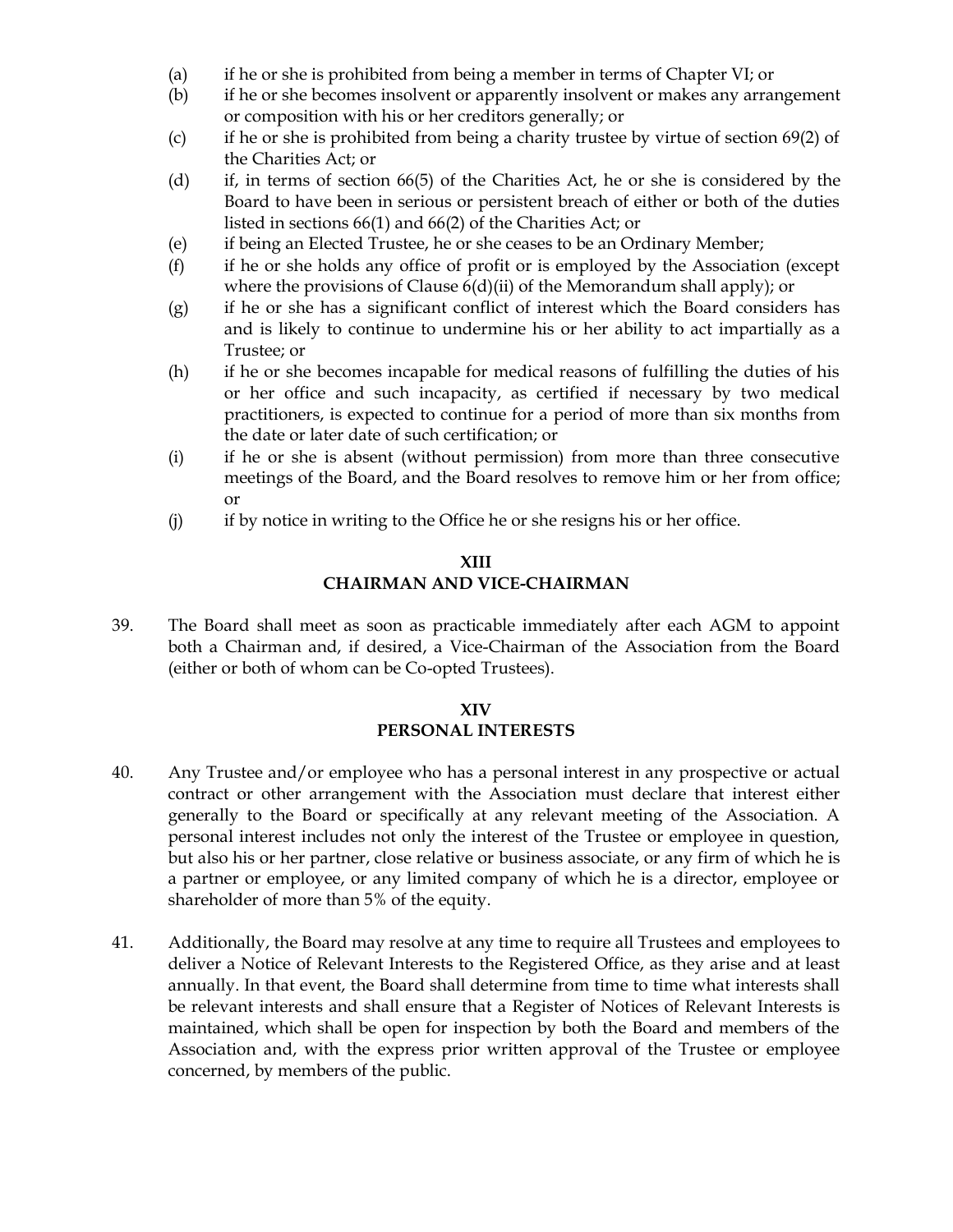- 42. Whenever a Trustee finds that there is a personal interest, as defined in Article 40, he or she has a duty to declare this to the Board meeting in question. It will be up to the chairman of the meeting in question to determine:
	- (a) whether the potential or real conflict simply be noted in the Minutes of any relevant meeting, or
	- (b) whether the Trustee in question, whilst being permitted to remain in the meeting in question, must not partake in discussions or decisions relating to such matter, or
	- (c) whether the Trustee in question should be required to be absent during that particular element of the meeting and, in terms of Article 46 (b), where a Trustee leaves, or is required to leave, the meeting in question, he or she no longer forms part of the quorum thereat.

#### **XV**

# **QUORUM AT BOARD MEETINGS**

- 43. (a) The quorum for Board meetings shall be not less than 33% of all the Trustees. No business shall be dealt with at a Board meeting unless a quorum is present.
	- (b) A Trustee shall not be counted in the quorum at a meeting (or at least the relevant part thereof) in relation to a resolution on which, whether because of personal interest or otherwise, he or she is not entitled to vote.

# **XVI MEETINGS OF THE BOARD OF TRUSTEES**

- 44. (a) Meetings of the Board may take place in person or by telephone conference call, video conference call or by any other collective electronic means approved from time to time by the Board.
	- (b) Not less than 14 clear days' notice in writing shall be given of any meeting of the Board at which a decision is to be made in relation to any matter requiring to be decided by Special Resolution (as listed in Article 28), which notice shall be accompanied by an agenda and any papers relevant to the matter to be decided. All other Board meetings shall require not less than 7 days' prior notice, unless all Trustees agree unanimously in writing to dispense with such notice on any specific occasion.
	- (c) A Trustee may, and on the request of a Trustee the Company Secretary shall, at any time, summon a meeting of the Board by notice served upon all Trustees, to take place at a reasonably convenient time and date.
- 45. The Chairman, whom failing the Vice-Chairman (if any), shall be entitled to preside as chairman of all Board meetings at which he or she shall be present. If at any meeting neither the Chairman nor the Vice-Chairman is present and willing to act as chairman of the meeting within 15 minutes after the time appointed for holding the meeting, the remaining Trustees may appoint one of the Trustees to be chairman of the Board meeting, which failing the meeting shall be adjourned until a time when the Chairman or Vice-Chairman will be available.
- 46. (a) The chairman of the Board meeting shall endeavour to achieve consensus wherever possible but, if necessary, questions arising shall be decided by being put to the vote, on a show of hands only, each Trustee present having one vote.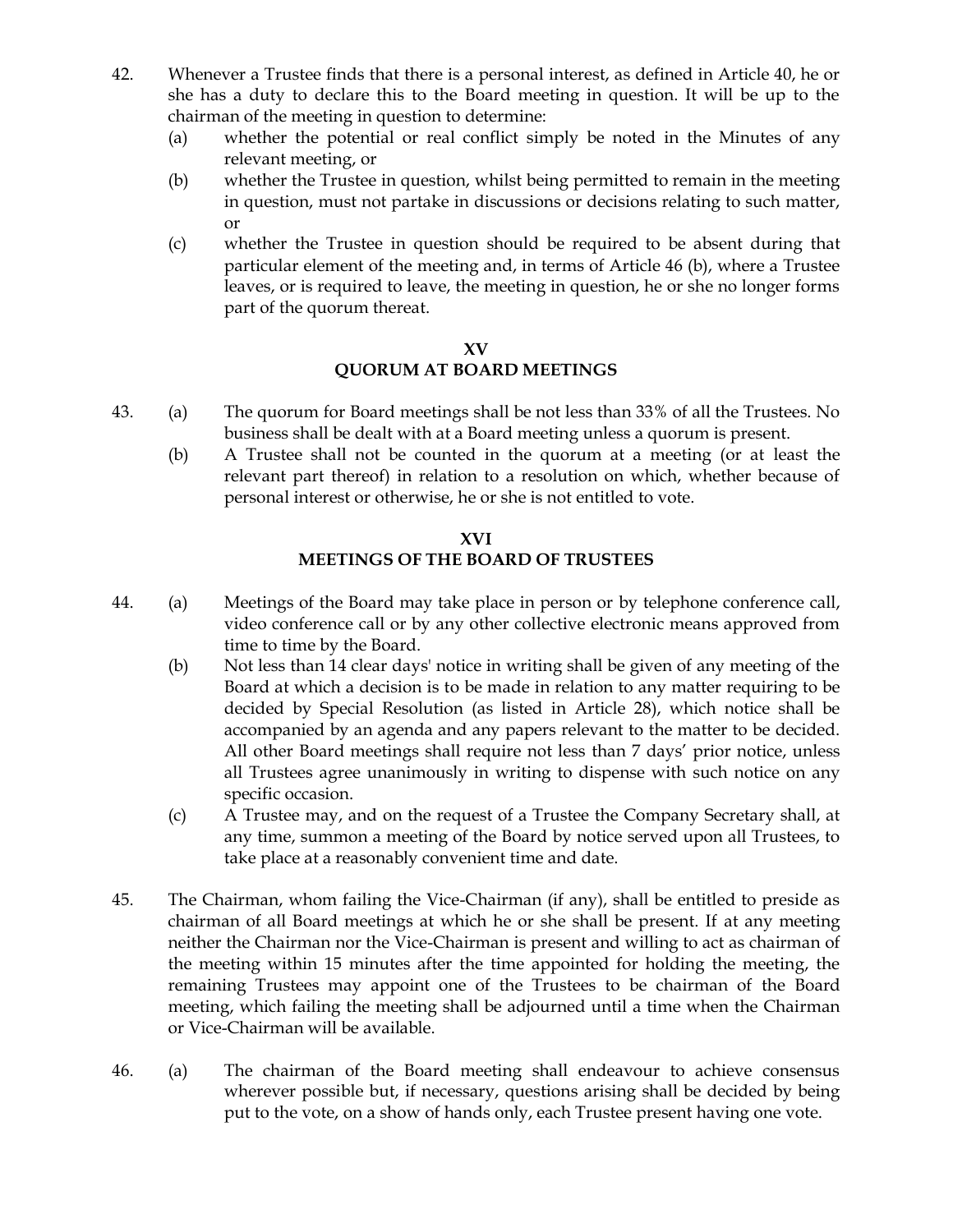- (b) The decisions requiring a Special Resolution (listed in Article 28) cannot be taken by the Trustees alone, but must also be taken by the Ordinary Members in terms of Article 28 and only thereafter acted upon by the Board as directed by the Ordinary Members.
- (c) In the event of an equal number of votes for and against any resolution at a Board meeting, the chairman of the meeting shall have a casting vote as well as a deliberative vote.
- 47. The Board may delegate any of its powers to sub-committees, each consisting of not less than one Trustee and such other person or persons as it thinks fit or which it delegates to the committee to appoint. Any sub-committee so formed shall, in the exercise of the powers so delegated, conform to any remit and regulations imposed on it by the Board. The meetings and proceedings of any such sub-committee shall be governed by the provisions of these Articles for regulating the meetings and proceedings of the Board so far as applicable and so far as the same shall not be superseded by any regulations made by the Board. Such sub-committee shall regularly and promptly circulate, or ensure the regular and prompt circulation of, the minutes of its meetings to all Trustees.
- 48. The Board shall cause minutes to be made of all appointments of officers made by it and of the proceedings of all General Meetings and of all Board meetings and of subcommittees, including the names of those present, and all business transacted at such meetings and any such minutes of any meeting, if purporting to be signed after approval, either by the chairman of such meeting, or by the chairman of the next succeeding meeting, shall be sufficient evidence without any further proof of the facts therein stated.
- 49. All acts *bona fide* done by any Board meeting, or of any sub-committee, or by any person acting as a Trustee shall, notwithstanding it be afterwards discovered that there was some defect in the appointment or continuance in office of any such Trustee or person acting as aforesaid, or that they or any of them were disqualified, be as valid as if every such person had been duly appointed or had duly continued in office and was qualified to be a Trustee.
- 50. A resolution in writing (whether one single document signed by all or a sufficient majority of the Trustees or all or a sufficient majority of the members of any subcommittee), whether in one or several documents in the same form each signed by one or more Trustees or members of any relative sub-committee as appropriate, shall be as valid and effectual as if it had been passed at a meeting of the Board or of such subcommittee duly convened and constituted.
- 51. No alteration of the Memorandum or Articles and no direction given by Special Resolution shall invalidate any prior act of the Board which would have been valid if that alteration had not been made or that direction had not been given.
- 52. The Board may act notwithstanding any vacancy in it, but where the number of Trustees falls below the minimum number specified in Article 31 may only do so for the purpose of appointing sufficient Trustees to match or exceed that minimum.
- 53. The Board may invite or allow any person to attend and speak, but not to vote, at any meeting of the Board or of its sub-committees.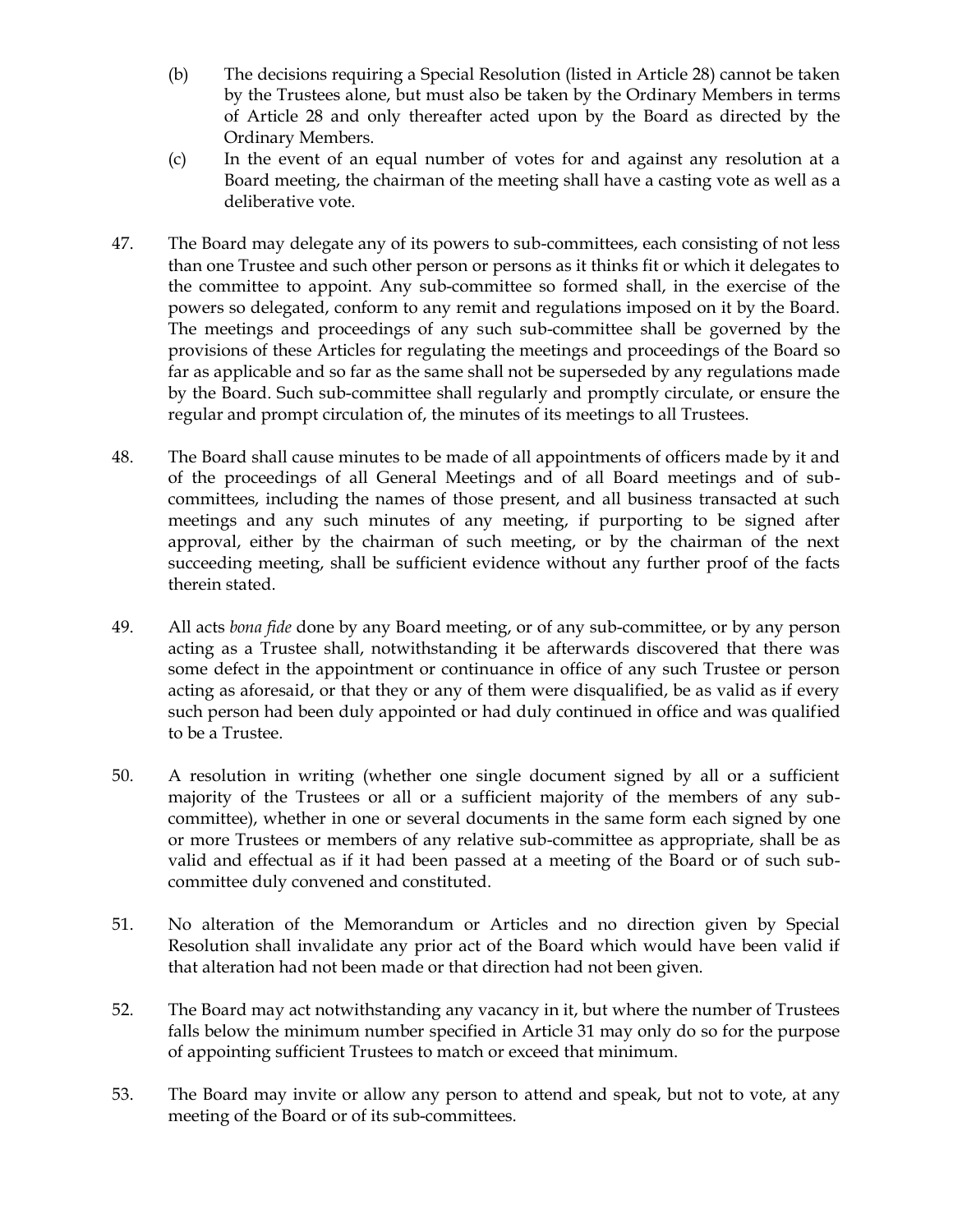#### **XVII ANCILLARY REGULATIONS**

54. The Board may from time to time promulgate, review and amend any Ancillary Regulations, Guidelines and/or Policies, subordinate at all times to the Memorandum of Association and these Articles, as it deems necessary and appropriate to provide additional explanation, guidance and governance to members.

#### **XVIII**

# **COMPANY SECRETARY, MINUTE SECRETARY, TREASURER & PRINCIPAL OFFICER**

- 55. The Board shall appoint a Company Secretary for such term and upon such conditions as it may think fit. The Company Secretary may be removed by the Board at any time, subject to the terms of any prevailing contract.
- 56. The Board may appoint a Minute Secretary, for the purposes of Article 48, for such term and upon such conditions as it may think fit. The Minute Secretary may be removed by the Board at any time, subject to the terms of any prevailing contract.
- 57. The Board may appoint a Treasurer for such term and upon such conditions as it may think fit. The Treasurer will usually be one of the Trustees, but need not be. The position of Treasurer may be changed by the Board at any time. Whilst in post, the Treasurer, if not already a Trustee, may be required to attend (but if not a Trustee would have no vote at) Board meetings during his or her tenure as Treasurer, except in relation to any other matter which the Board wish to keep confidential to itself.
- 58. The Board may appoint a Principal Officer of the Association on such terms (including a decision on the most appropriate job title) and conditions as it may think fit, who shall attend Board and Sub-Committee meetings as appropriate or required, but without any vote thereat.

#### **XIX HONORARY PATRON(S)**

59. The Ordinary Members in General Meeting may, on a proposal from the Board, agree to the appointment of one or more Honorary Patrons of the Association, who would be appointed either for such fixed period as those Members determine or for an unspecified period until such appointment be terminated by them. The Honorary Patron or Patrons would be entitled to notice of all General Meetings and to attend and contribute to discussion but not vote thereat.

#### **XX FINANCES**

- 60. The banking account or accounts of the Association shall be kept in such bank or building society and/or banks or building societies as the Board shall from time to time determine.
- 61. All cheques and other negotiable instruments, and all receipts for monies paid to the Association, shall be signed, drawn, accepted, endorsed or otherwise executed, as the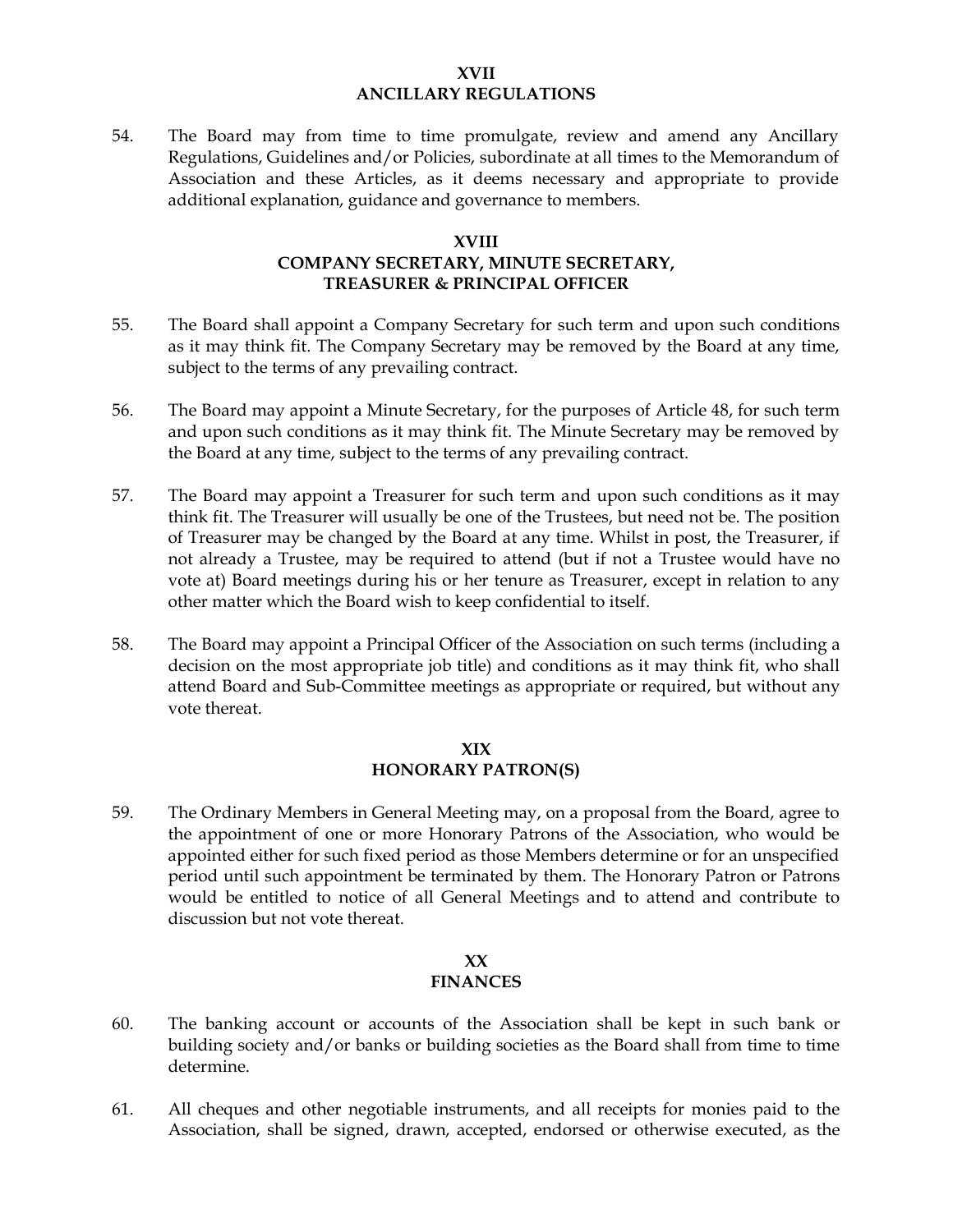case may be, in such manner as the Board shall from time to time by resolution determine.

62. The Board shall ensure that all funds and assets of the Association are applied towards achieving the Charitable Purposes.

# **XXI**

# **ACCOUNTS**

- 63. The Board shall cause accounting records to be kept in accordance with the requirements of the Companies Act and other relevant regulations.
- 64. The accounting records shall be maintained by the Treasurer (if there is one) and overseen by the Principal Officer (if there is one), or otherwise by, or as determined by, the Board. Such records shall be kept at such place or places as the Board shall think fit and shall always be open to the inspection of the Trustees. The Board shall from time to time determine whether and to what extent and at what times and places and under what conditions or regulations the accounting records of the Association or any of them shall be open to the inspection of the members of the Association.
- 65. Once at least in every year, or as otherwise provided for by the Companies Act, the accounts of the Association shall be examined and their correctness ascertained by an independent financial examiner, who shall be appointed by the Board on the direction of members in General Meeting.
- 66. (a) At each AGM, the Board shall provide the members with a copy of the accounts for the period since the last preceding accounting reference date or (in the case of the first account since the incorporation of the Association).
	- (b) The accounts shall be accompanied by proper reports of the Board and the independent financial examiner.
	- (c) Copies of such accounts shall, not less than 21 clear days before the date of the General Meeting at which they fall to be approved, be delivered or sent to all members, Trustees, the Company Secretary and the independent financial examiner, or otherwise be available for inspection on the website of the Association (with all members, Trustees, the Company Secretary and the independent financial examiner being made aware that they are so available for inspection there).

#### **XXII NOTICES**

- 67. A notice may be served by the Association upon any member, either:
	- (a) personally; or
	- (b) by sending it by post, fax, e-mail or other appropriate electronic means, addressed to such member at his or her or its registered address as appearing in the Register of Members; or
	- (c) by advertisement in a local newspaper and repeated on the notice board of the Madderty Hall.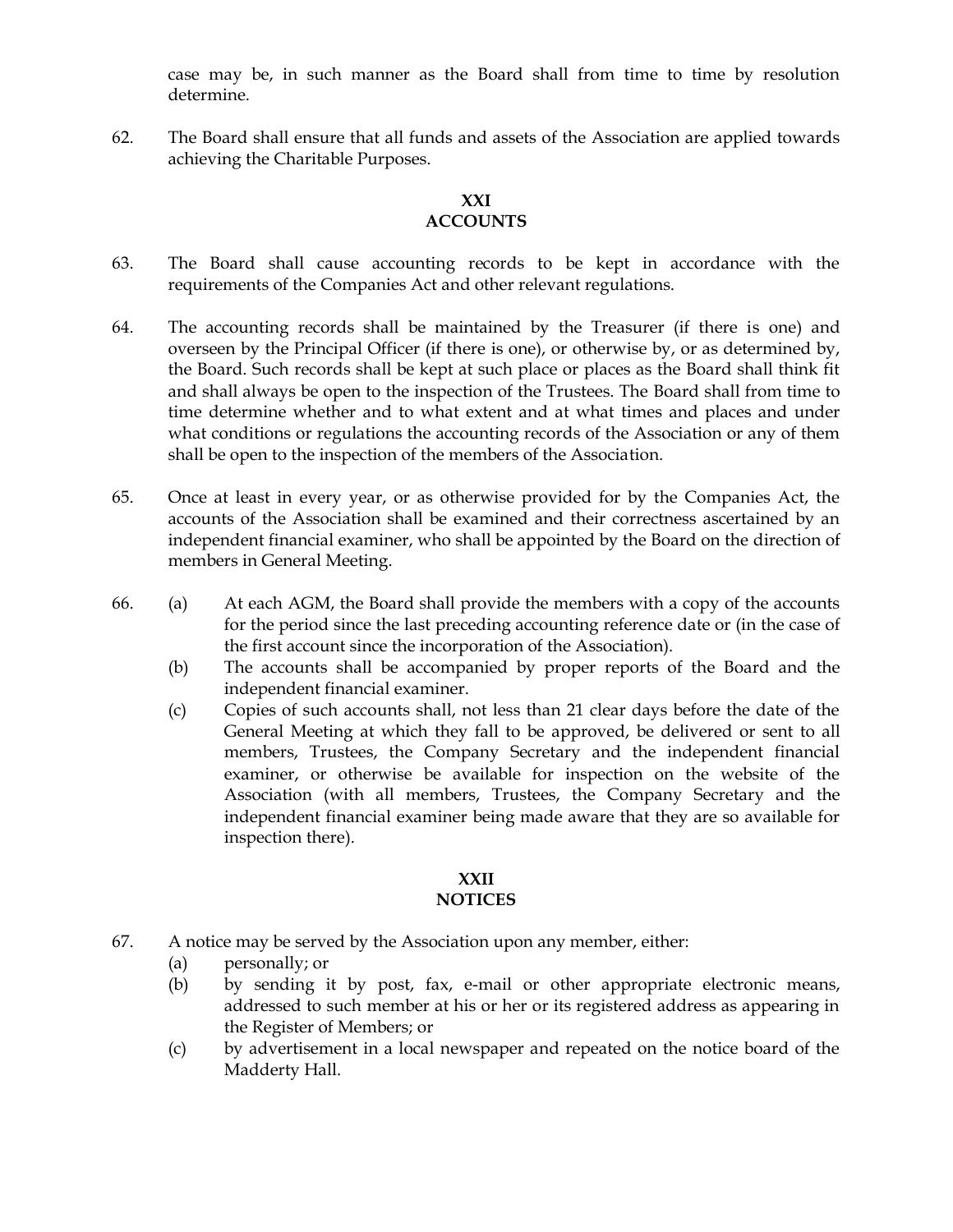- 68. Any notice, whether served by post or otherwise, shall be deemed to have been served on the day following that on which the letter containing the same is put into the post or is otherwise despatched.
- 69. A member present at any meeting of the Association shall be deemed to have received notice of the meeting and, where requisite, of the purpose for which it was called.
- 70. The business of the Association and all its correspondence with and notification to or from members may be conducted equally validly and effectively if transmitted by fax or e-mail or other appropriate electronic means (except where a member specifically requests all such correspondence and notification by post) or otherwise if publicised on the website of the Association where the Association has advised each member of this and has taken due steps to notify by other reasonable means all other members who state that they do not have access to the Internet.

# **XXIII**

# **INDEMNITY**

71. Subject to the terms of the Companies Act and without prejudice to any other indemnity, the Trustees, or member of any sub-committee, the Company Secretary, Treasurer and all employees of the Association shall be indemnified out of the funds of the Association against any loss or liability (including the costs of defending successfully any court proceedings) which he, she or they may respectively incur or sustain, in connection with or on behalf of the Association and each of them shall be chargeable only for so much money as he or she may actually receive and they shall not be answerable for the acts, receipts, neglects or defaults of each other, but each of them for his or her own acts, receipts, neglects or defaults only.

# **XXIV**

# **ALTERATION OF MEMORANDUM & ARTICLES OF ASSOCIATION**

72. Subject to the terms of Article 28, no alteration in the Memorandum and/or these Articles may at any time be made unless by the decision of 75% of the Ordinary Members present and voting at a General Meeting called specifically (but not necessarily exclusively) for the purpose.

#### **XXV DISSOLUTION**

73. Clause 8 of the Memorandum of Association of the Association, relating to the winding up and dissolution of the Association, shall have effect as if its provisions were repeated in these Articles and with the enhanced quorum specified in Article 21.